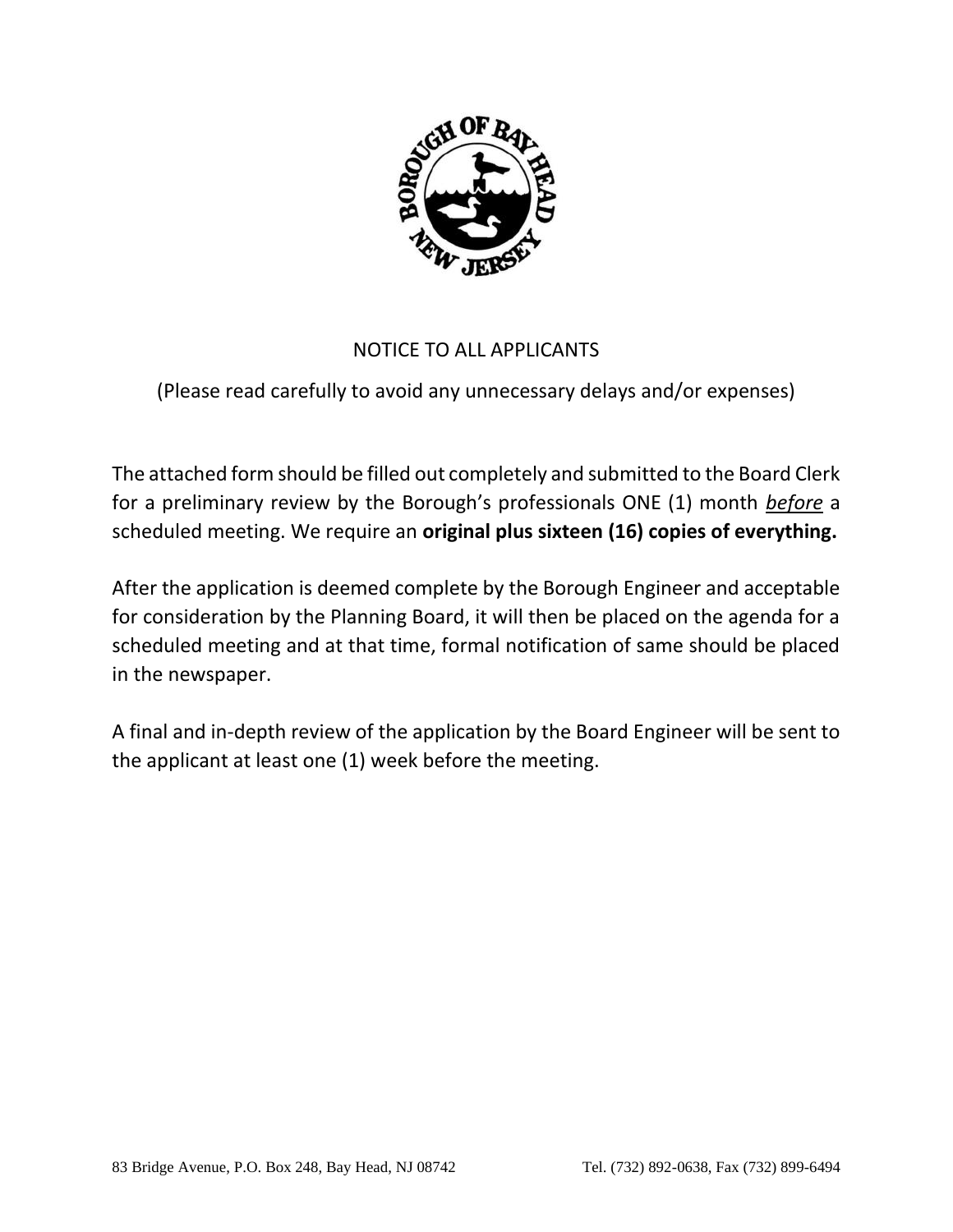

# BOROUGH OF BAY HEAD

# TAX-FINANCE OFFICE

Date:

Property Address:

Lot/Block:

# TO WHOM IT MAY CONCERN:

This will certify that the following amounts are open and delinquent on the above mentioned property, as of this date.

| <b>Real Property Taxes</b>     |  |
|--------------------------------|--|
| Sewer Rent Fees                |  |
| <b>Other Municipal Charges</b> |  |

Respectfully,

*Denise D. Mayer*

Denise D. Mayer Tax/Finance Assistant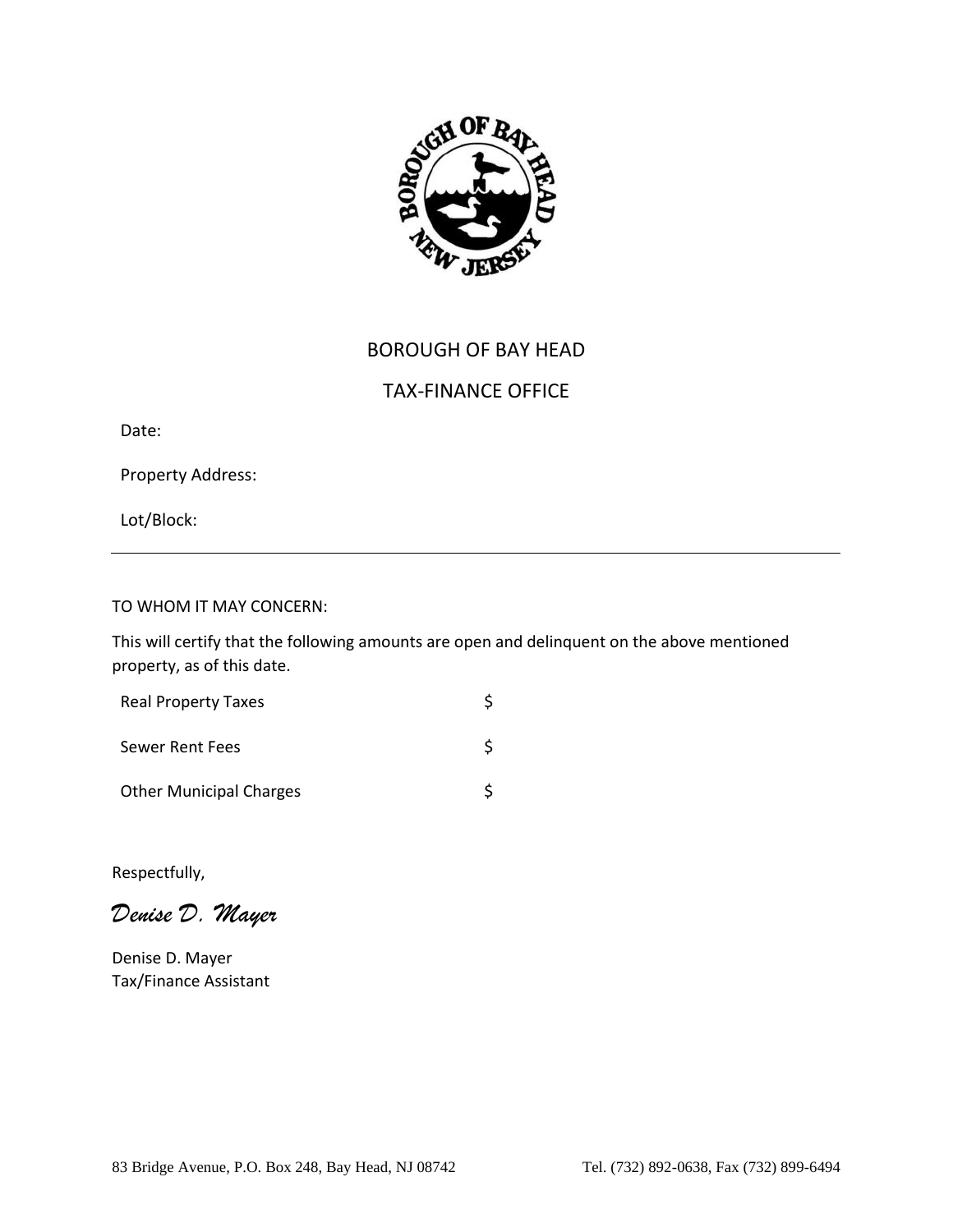

Development Application **Request for List of Property Owners** 

This request must be submitted to the Borough of Bay Head Tax Assessor together with the required \$10.00 fee payable to "Borough of Bay Head." Please attach a copy of the 200 foot radius map if one has been prepared by a licensed engineer or land surveyor.

> To: Tax Assessor, Borough of Bay Head 81 Bridge Avenue, P.O. Box 248 Bay Head, NJ 08742

Please prepare a list of the owners of property located within 200 feet of the following property located in Bay Head:

|                                                    | Please hold the list for pick up                                                                                     |             |  |  |  |
|----------------------------------------------------|----------------------------------------------------------------------------------------------------------------------|-------------|--|--|--|
|                                                    | Please mail the list to the address listed below                                                                     |             |  |  |  |
| Please e-mail the list to the address listed below |                                                                                                                      |             |  |  |  |
|                                                    |                                                                                                                      |             |  |  |  |
|                                                    |                                                                                                                      |             |  |  |  |
|                                                    | <b>Signature</b>                                                                                                     | <b>Date</b> |  |  |  |
|                                                    |                                                                                                                      |             |  |  |  |
| Name:                                              |                                                                                                                      |             |  |  |  |
| <b>Address:</b>                                    |                                                                                                                      |             |  |  |  |
| City/State/Zip:                                    | <u> 1989 - Johann Barn, amerikan bernama di sebagai bernama di sebagai bernama di sebagai bernama di sebagai ber</u> |             |  |  |  |
| Telephone:                                         |                                                                                                                      |             |  |  |  |
| E-Mail:                                            |                                                                                                                      |             |  |  |  |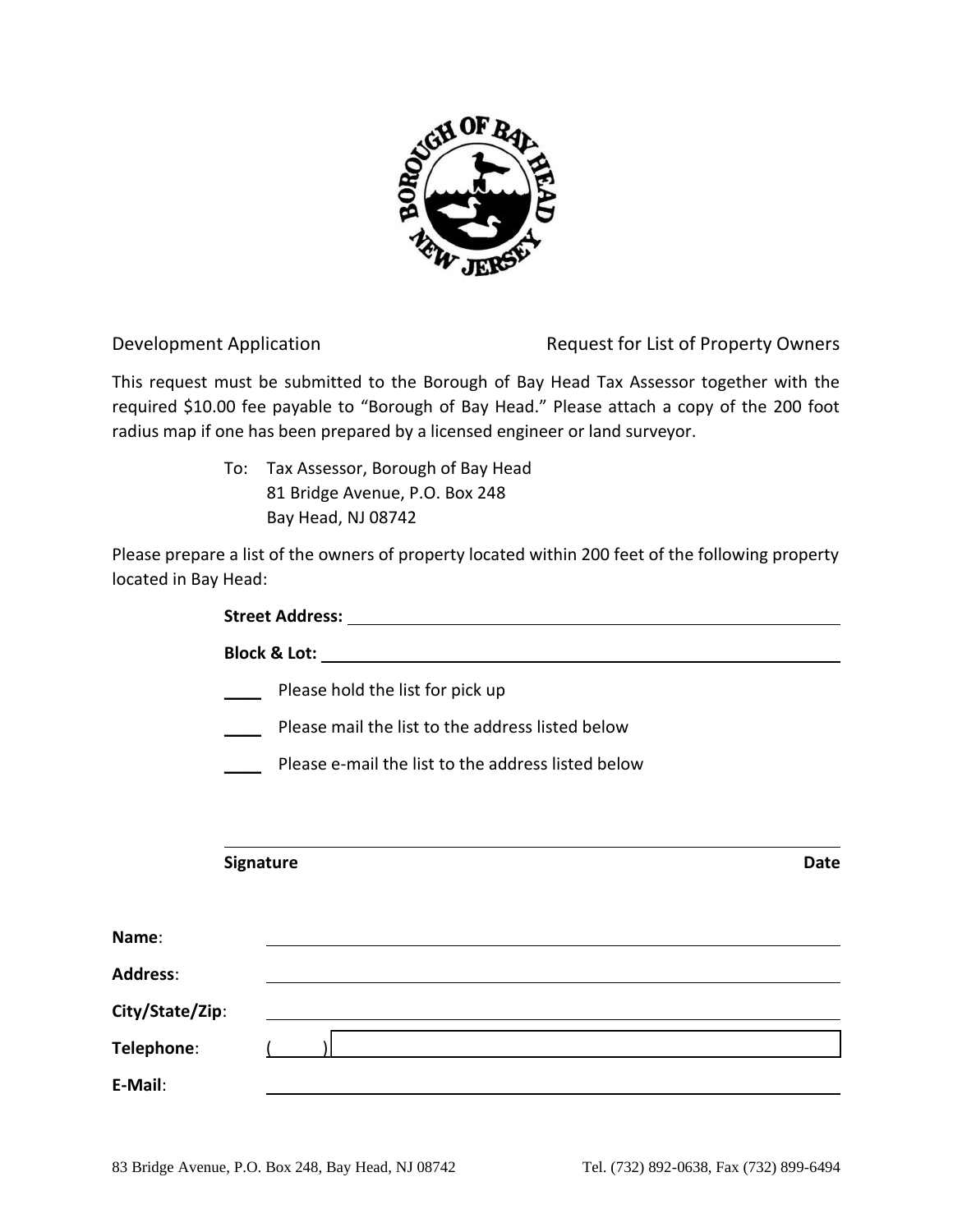

# **BOROUGH OF BAY HEAD**

Development Application **Example 20 and Series and Series Access** Hearing Notice

# BOROUGH OF BAY HEAD Development Application Hearing Notice

PLEASE TAKE NOTICE the undersigned has filed a Development Application requesting approval and, if necessary, variances to:

at the premises located at:

\_\_\_\_\_\_\_\_\_\_\_\_\_\_\_\_\_\_\_\_\_\_\_\_\_\_\_\_\_\_\_\_\_\_ and designated on the Bay Head Tax Map as Block \_\_\_\_\_\_\_\_\_\_ Lot \_\_\_\_\_\_\_\_\_.

The Development Application and supporting documents are available for review Monday through Friday between the hours of 9:00 AM and 4:00 PM in the Office of the Borough Clerk, located in the Municipal Building, 83 Bridge Avenue, Bay Head. A hearing before the Bay Head Planning Board will be held during the meeting scheduled to begin at 7:30 PM on

in the Municipal Building at which time interested parties may comment on this Development Application.

*Signature Date*

*Printed Name*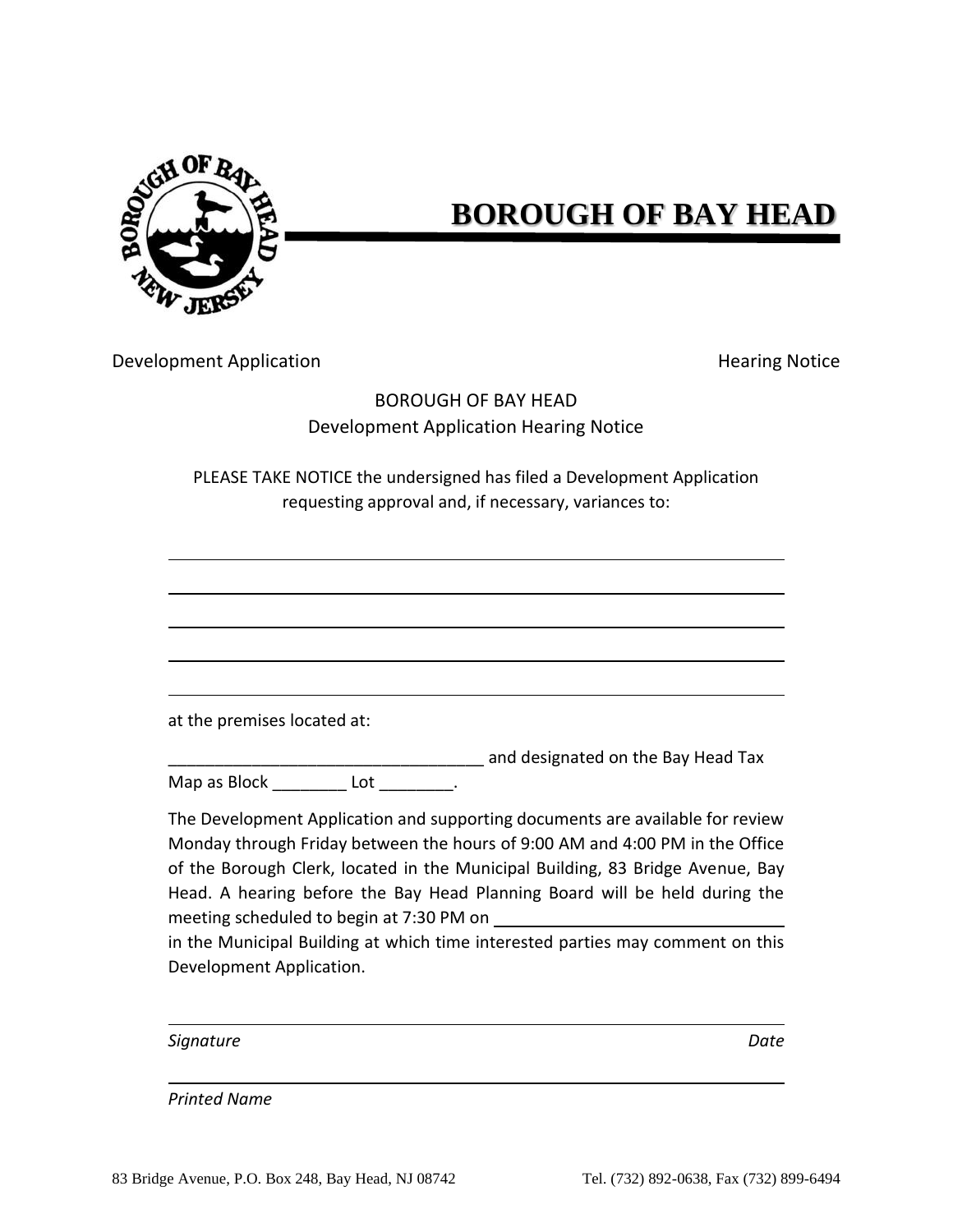

# **BOROUGH OF BAY HEAD**

Development Application **Example 20 and Series and Application** Hearing Notice Affidavit

, being of full age

State of New Jersey County of Ocean

and duly sworn according to law, deposes and says:

\_\_\_\_\_\_\_\_\_\_\_\_\_\_\_\_\_\_\_\_\_\_\_\_\_\_\_\_\_\_\_\_\_\_\_.

- 1. Development Application # has been filed with the Borough of Bay Head regarding the property located at \_\_\_\_\_\_\_\_\_\_\_\_\_\_\_\_\_\_\_\_\_\_\_\_\_\_\_\_\_\_\_\_, Bay Head and designated on the Bay Head Tax Map as Block [10], Lot [10].
- 2. The Planning Board Clerk has certified this Development Application complete and has scheduled the required hearing during the meeting to be held at 7:30 PM on
- 3. Attached hereto is a copy of the Affidavit of Publication which certifies notice of this hearing was published in the:

\_\_\_\_\_\_\_ The Ocean Star \_\_\_\_\_\_\_ The Asbury Park Press

on **based on** an above the scheduled  $\qquad \qquad$  which is at least ten (10) days prior to the scheduled

hearing date.

- 4. Also attached hereto is a copy of the hearing notice together with a list of the owners of property located within 200 feet of the subject property who were either handed a copy of the hearing notice or sent a copy by Certified Mail not less than ten (10) days prior to the scheduled hearing date. Copies of the Certified Mail Receipts are also attached.
- 5. Written notice has also been provided at least ten (10) days prior to the scheduled hearing date to (check all that apply):

\_\_\_\_\_ Municipal Clerk of the Borough of Mantoloking

\_\_\_\_\_ Municipal Clerk of the Borough of Point Pleasant

\_\_\_\_\_ Municipal Clerk of the Borough of Point Pleasant Beach

\_\_\_\_\_ Ocean County Planning Board

New Jersey Department of Transportation

Sworn to subscribed before me this

Day of

Signature of Applicant or Authorized Agent

\_\_\_\_\_\_\_\_\_\_\_\_\_\_\_\_\_\_\_\_\_\_\_\_\_\_\_\_\_\_\_\_\_

Notary Public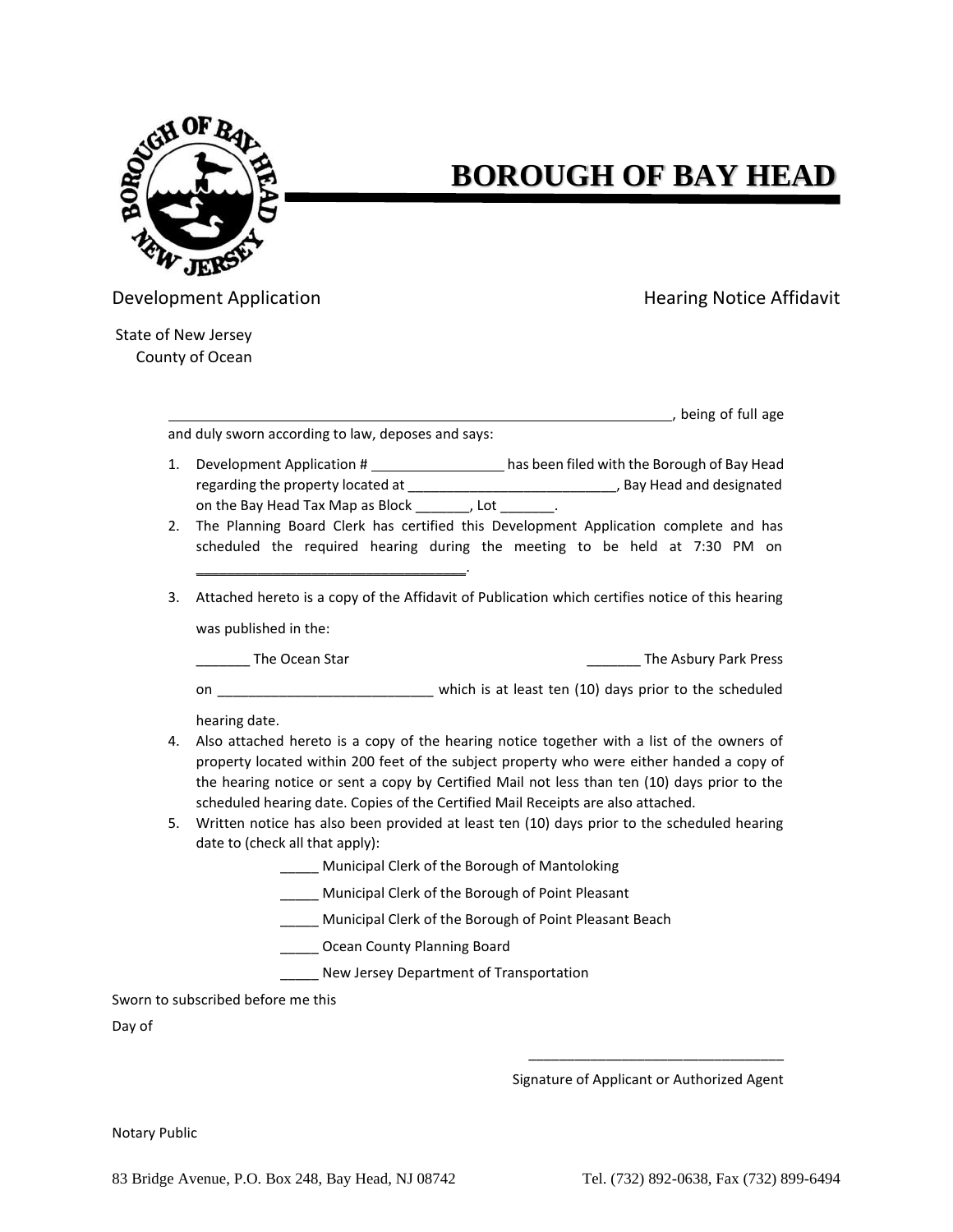

**Application No. \_\_\_\_\_\_\_\_\_\_\_\_\_\_\_\_\_**

*See the Development Application Instructions & Filing Procedures for detailed instructions on completing this application. This application, together with the required fee, attachments and supporting documentation, must be filed with the Board Clerk no later than twenty-one (21) days prior to the scheduled Board meeting date. If this application involves erecting a new structure or substantial alteration of an existing structure, applicants should consult with the Construction Official for compliance with the Borough's Flood Plain Regulations prior to filing this application.*

| <b>APPLICANT INFORMATION</b> |                                                                                                                                                                                                                                                                                                                                                                           |
|------------------------------|---------------------------------------------------------------------------------------------------------------------------------------------------------------------------------------------------------------------------------------------------------------------------------------------------------------------------------------------------------------------------|
|                              | Applicant Name: the contract of the contract of the contract of the contract of the contract of the contract of the contract of the contract of the contract of the contract of the contract of the contract of the contract o                                                                                                                                            |
|                              |                                                                                                                                                                                                                                                                                                                                                                           |
|                              | City, State & Zip: 2008 City, State & Zip:                                                                                                                                                                                                                                                                                                                                |
|                              |                                                                                                                                                                                                                                                                                                                                                                           |
|                              | If the applicant is not the Property Owner, the PROPERTY OWNER AUTHORIZATION section must be completed. Applicant is:                                                                                                                                                                                                                                                     |
| __ Property Owner            | ____ Tenant _______ Contract Purchaser ______ Other: ___________________________                                                                                                                                                                                                                                                                                          |
|                              | If the applicant is a corporation or partnership, the name, address and percentage of ownership of all persons owning 10% or<br>more of the corporate stock or partnership interest must be disclosed. Applicant is:                                                                                                                                                      |
| __ Individual(s)             | ____ Corporation    _____ Partnership       ____ Other: _______________________________                                                                                                                                                                                                                                                                                   |
| <b>PROPERTY INFORMATION</b>  | Street Address: No. 2014 19:30 19:30 19:30 19:30 19:30 19:30 19:30 19:30 19:30 19:30 19:30 19:30 19:30 19:30 1<br>Block: ______________<br>Lot: the contract of the contract of the contract of the contract of the contract of the contract of the contract of the contract of the contract of the contract of the contract of the contract of the contract of the contr |
|                              |                                                                                                                                                                                                                                                                                                                                                                           |
| Zoning District:             | R-50 R-10 B-1 B-2 B&B Conservation                                                                                                                                                                                                                                                                                                                                        |
|                              | Number of Buildings (including garages and storage sheds): _______<br>Swimming Pool: ___Yes ___<br>No                                                                                                                                                                                                                                                                     |
| <b>Current Use:</b>          | Vacant                                                                                                                                                                                                                                                                                                                                                                    |
|                              | __ Single Family Residence                                                                                                                                                                                                                                                                                                                                                |
|                              | Multi-Family Residence# of Dwelling Unites:                                                                                                                                                                                                                                                                                                                               |
|                              |                                                                                                                                                                                                                                                                                                                                                                           |
|                              | ___ Hotel, Bed & Breakfast…# of Dwelling Units (Including Efficiencies): _____…….# of Rooms: _____                                                                                                                                                                                                                                                                        |
|                              |                                                                                                                                                                                                                                                                                                                                                                           |
| <b>Proposed Use:</b>         |                                                                                                                                                                                                                                                                                                                                                                           |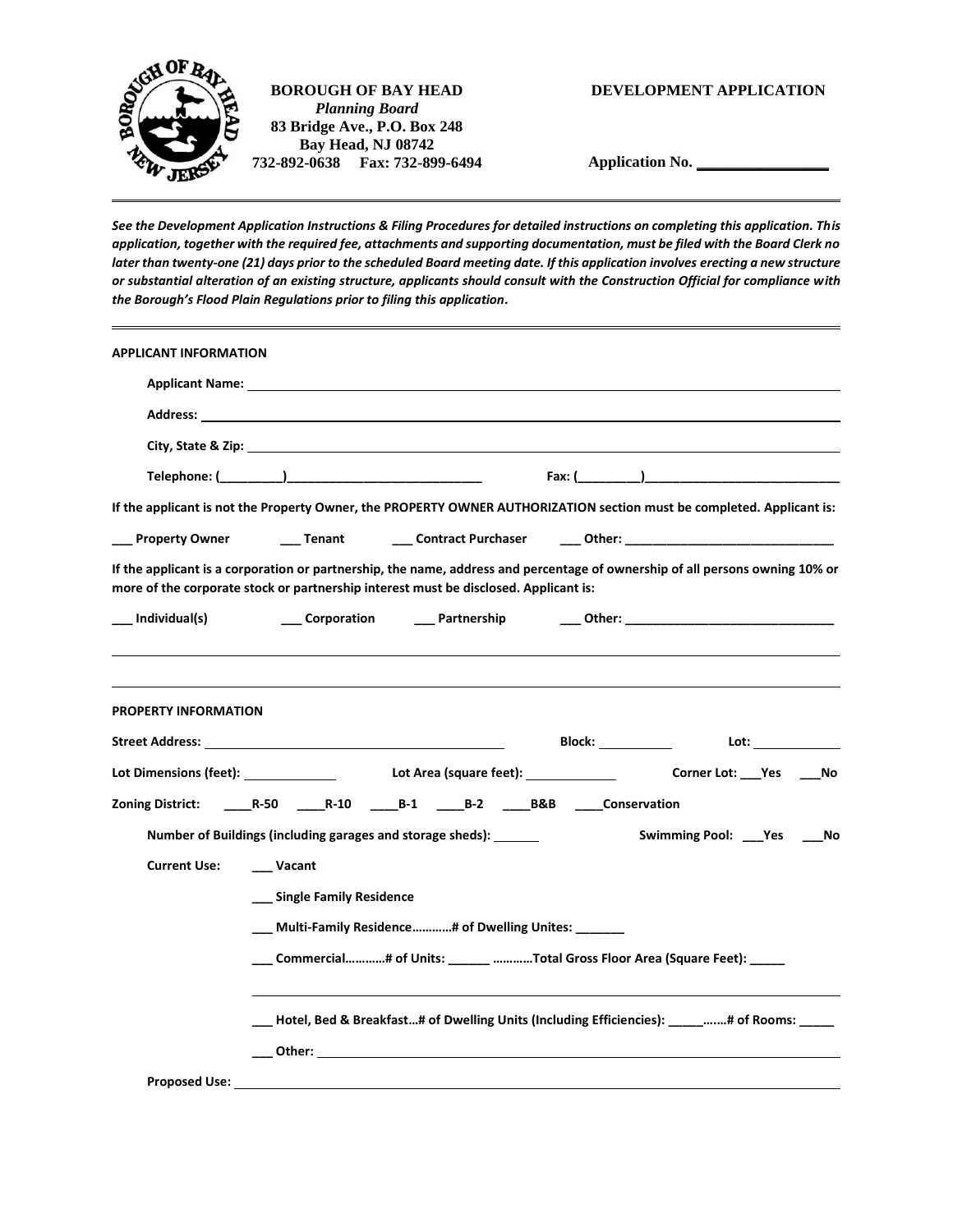| Yes | No                          | Does the proposal increase the present number of uses or dwelling units located on the<br>property or within any building?                                                       |  |
|-----|-----------------------------|----------------------------------------------------------------------------------------------------------------------------------------------------------------------------------|--|
| Yes | No                          | Have there been any previous Planning Board (or former Zoning Board of Adjustment)<br>hearings involving the subject property? If yes, attach a copy of the written decision(s). |  |
| Yes | No                          | Are there any deed restrictions, covenants or easements effecting the subject property? If<br>yes, attach a copy.                                                                |  |
| Yes | No.                         | Does applicant own adjacent property?                                                                                                                                            |  |
| Yes | No                          | Is adjacent property vacant?                                                                                                                                                     |  |
|     |                             |                                                                                                                                                                                  |  |
|     | Check all applicable items. | __ Property is located within 200 feet of Borough of Mantoloking.                                                                                                                |  |
|     |                             | __ Property is located within 200 feet of the Borough of Point Pleasant.                                                                                                         |  |
|     |                             | Property is located within 200 feet of the Borough of Point Pleasant Beach.                                                                                                      |  |
|     |                             | Property is located adjacent to a County Road.                                                                                                                                   |  |
|     |                             | Property is located adjacent to a State Highway.                                                                                                                                 |  |
|     |                             | <b>PROPOSAL INFORMATION.</b> Summarize the proposed physical changes and use of the property.                                                                                    |  |

| <b>LOT INFORMATION</b>      |          |              | <b>ON-SITE PARKING INFORMATION</b> |          |                                                |          |      |         |          |
|-----------------------------|----------|--------------|------------------------------------|----------|------------------------------------------------|----------|------|---------|----------|
|                             | Required | Feet         | Current                            | Proposed |                                                | Required |      | Current | Proposed |
| Lot Width                   |          | Min.         |                                    |          | Parking Space                                  |          | Min. |         |          |
| Lot Depth                   |          | Feet<br>Min. |                                    |          |                                                |          |      |         |          |
| Lot Area                    |          | S.F. Min.    |                                    |          |                                                |          |      |         |          |
| <b>BUILDING INFORMATION</b> |          |              |                                    |          | <b>BUILDING INFORMATION - Corner Lots Only</b> |          |      |         |          |
|                             | Required |              | Current                            | Proposed |                                                | Required |      | Current | Proposed |
|                             |          | Feet         |                                    |          |                                                |          | Feet |         |          |
| <b>Front Yard</b>           |          | Min.         |                                    |          | Front Yard #1                                  |          | Min. |         |          |
|                             |          | Feet         |                                    |          |                                                |          | Feet |         |          |
| <b>Rear Yard</b>            |          | Min.         |                                    |          | Front Yard #2                                  |          | Min. |         |          |
|                             |          | Feet         |                                    |          |                                                |          | Feet |         |          |
| Side Yard #1                |          | Min.         |                                    |          | Side Yard #1                                   |          | Min. |         |          |
|                             |          | Feet         |                                    |          |                                                |          | Feet |         |          |
| Side Yard #2                |          | Min.         |                                    |          | Side Yard #2                                   |          | Min. |         |          |
|                             |          | Feet         |                                    |          |                                                |          | Feet |         |          |
| <b>Bldg. Height</b>         |          | Max.         |                                    |          | <b>Bldg. Height</b>                            |          | Max. |         |          |
|                             |          |              |                                    |          |                                                |          | %    |         |          |
| Bldg. Cov.                  |          | % Max        |                                    |          | Bldg. Cov.                                     |          | Max  |         |          |
| Accessory                   |          | Feet         |                                    |          | Accessory                                      |          | Feet |         |          |
| Bldg.                       |          | Min.         |                                    |          | Bldg.                                          |          | Min. |         |          |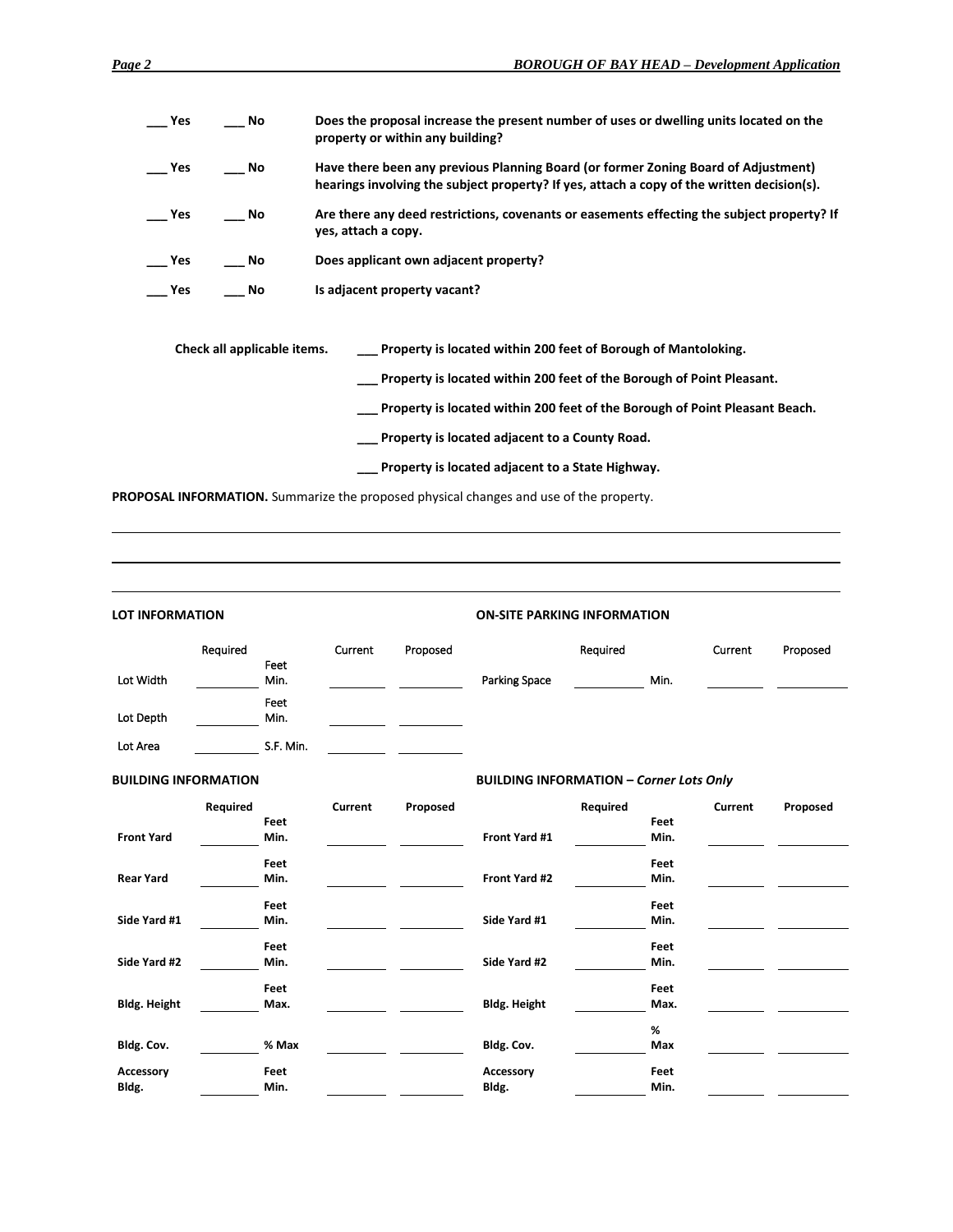# **ACTION REQUESTED**

| <b>Appeal Alleging Zoning Officer Error</b>                                                                                      | <b>Major Site Plan Approval:</b>                                                                                             |
|----------------------------------------------------------------------------------------------------------------------------------|------------------------------------------------------------------------------------------------------------------------------|
| (N.J.S.A. 40:55D-70a)                                                                                                            | <b>Informal Review</b>                                                                                                       |
| Interpretation of Zoning Map or Zoning Ordinance &                                                                               | <b>Preliminary Plat</b>                                                                                                      |
| Special Questions (N.J.S.A. 40:55D-70b)                                                                                          | <b>Final Plat</b>                                                                                                            |
| Request for "Bulk Variance" (N.J.S.A. 40:55D-70c)                                                                                | <b>Combined Preliminary &amp; Final Plat</b>                                                                                 |
| Request for Use Variance (N.J.S.A. 40:55D-70d)                                                                                   | _ Amended Preliminary & Final Plat                                                                                           |
| Request to Direct Issuance of a Permit to Build in Bed                                                                           | Request for Exception to Site Plan Requirements &                                                                            |
| of Mapped Street (N.J.S.A. 40:55D-76a-1)                                                                                         | Standards (N.J.S.A. 40-55D-51b)                                                                                              |
| Request to Direct Issuance of a Permit to Build on Lot                                                                           | <b>Minor Subdivision Approval</b>                                                                                            |
| not Abutting a Street (N.J.S.A. 40:55D-76a-2)                                                                                    | <b>Major Subdivision Approval:</b>                                                                                           |
| Request for Issuance of Certificate of Non-                                                                                      | <b>Informal Review</b>                                                                                                       |
| Conforming Use (N.J.S.A. 40:55D-68)                                                                                              | <b>Preliminary Plat</b>                                                                                                      |
| Conditional Use Approval (N.J.S.A. 40:55D-67)                                                                                    | <b>Final Plat</b>                                                                                                            |
| <b>Waiver of Required Submissions</b>                                                                                            | <b>Combined Preliminary &amp; Final Plat</b>                                                                                 |
| <b>Extend Time period for Previously approved</b>                                                                                | <b>Request for Exception to Subdivision Requirements &amp;</b>                                                               |
| <b>Application</b>                                                                                                               | Standards (N.J.S.A. 40:55D-51a)                                                                                              |
|                                                                                                                                  |                                                                                                                              |
| <b>OTHER:</b>                                                                                                                    |                                                                                                                              |
|                                                                                                                                  |                                                                                                                              |
| substantial detriment to public good or substantial impairment to the intent and purposes of the zone plan and zoning ordinance. | <b>REASONS FOR APPROVAL(S).</b> Summarize the reasons why the variance or other requested approval(s) can be granted without |
|                                                                                                                                  |                                                                                                                              |
|                                                                                                                                  |                                                                                                                              |
|                                                                                                                                  |                                                                                                                              |
|                                                                                                                                  |                                                                                                                              |
|                                                                                                                                  |                                                                                                                              |
| APPLICATION ATTACHMENTS. Please check all items which are attached to the application.                                           |                                                                                                                              |
| Application Fox O. Forgott, Departs, Application Fox, C.                                                                         | Faanalli Banaatti A                                                                                                          |

| Application Fee & Escrow Deposit Application Fee: \$                       | Escrow Deposit: \$                                                                                                                                                                                                            |
|----------------------------------------------------------------------------|-------------------------------------------------------------------------------------------------------------------------------------------------------------------------------------------------------------------------------|
| <b>Tax Collector Certification</b>                                         |                                                                                                                                                                                                                               |
| Zoning Officer Denial (for variance applications or Zoning Officer Appeal) |                                                                                                                                                                                                                               |
| <b>Property Survey (all applications)</b>                                  |                                                                                                                                                                                                                               |
| <b>Plot Plan</b>                                                           |                                                                                                                                                                                                                               |
| <b>Architectural Elevations and Floor Plan</b>                             |                                                                                                                                                                                                                               |
| <b>Photos of Property</b>                                                  |                                                                                                                                                                                                                               |
| <b>Environmental Impact Report (Site Plan Applications)</b>                |                                                                                                                                                                                                                               |
| <b>Site Plan (Site Plan Applications)</b>                                  |                                                                                                                                                                                                                               |
| <b>Subdivision</b>                                                         |                                                                                                                                                                                                                               |
| <b>APPLICANT EXPERTS. (If applicable)</b>                                  |                                                                                                                                                                                                                               |
|                                                                            |                                                                                                                                                                                                                               |
|                                                                            |                                                                                                                                                                                                                               |
|                                                                            |                                                                                                                                                                                                                               |
|                                                                            | Phone ( and ) and ( and ) and ( and ) and ( and ) and ( and ) and ( and ) and ( and ) and ( and ) and ( and ) and ( and ) and ( and ) and ( and ) and ( and ) and ( and ) and ( and ) and ( and ) and ( and ) and ( and ) and |
| Fax (____                                                                  | Fax (                                                                                                                                                                                                                         |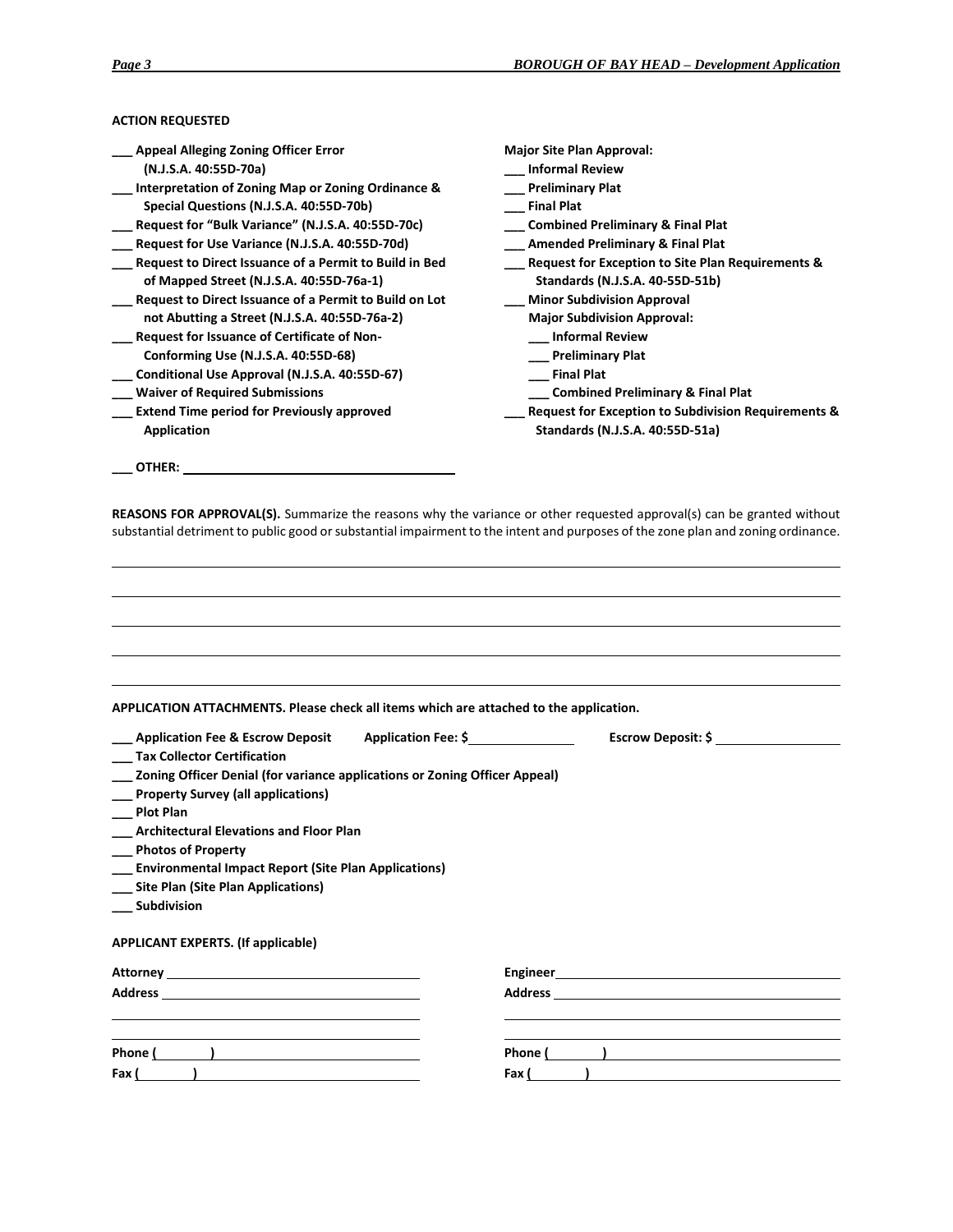| Phone ( and ) and ( and ) and ( and ) and ( and ) and ( and ) and ( and ) and ( and ) and ( and ) and ( and ) and ( and ) and ( and ) and ( and ) and ( and ) and ( and ) and ( and ) and ( and ) and ( and ) and ( and ) and | Phone ( <u>)</u> |
|-------------------------------------------------------------------------------------------------------------------------------------------------------------------------------------------------------------------------------|------------------|
| Fax $($ $)$                                                                                                                                                                                                                   | Fax $($ $)$      |
| PROPERTY OWNER AUTHOTIZATION. If the Applicant is not the property owner, provide the following information:                                                                                                                  |                  |

**Property Owner Name:** 

**Address:** 

**Subject to applicable penalties, I hereby certify the statements and information submitted with this application are true; that all surveys, plot plans and drawings accurately reflect the current condition of the subject property and I am the owner of the property which is the subject of the within application, and that said application is hereby authorized.** 

*Date Signature of Property Owner or Authorized Agent*

#### **REVIEW FEE ESCROW AGREEMENT & APPLICANT CERTIFICATION**

**Subject to applicable penalties, it is hereby certified the foregoing statements and information submitted with this application are true and that all surveys, plot plans and drawings accurately reflect the current conditions of the subject property. It is further certified the undersigned is the applicant, a general partner of partnership applicant or an authorized officer of a corporate applicant.** 

**CHECK IF APPLICABLE [ ] I hereby certify the plans and specifications which accompany this application were prepared by me, as I am acting as the design of said building/alterations which is to be constructed by myself for my own occupancy or occupancy by my immediate family. The phrase "constructed by myself" does not mean that I intend to personally do the work but that I am the person undertaking the work as owner and principal.**

**In accordance with §18-59B (Schedule of Fees) of the Bay Head Land Use Ordinance, the applicant agrees to pay an amount equal to the fee(s) which the Planning Board pays to a professional engineer or planner to review the Development Application and agrees to pay an initial deposit and such other additional deposits as may be required to offset these special review costs incurred by the Planning Board. The Planning Board shall not be required to process the application or take further action in the application until such additional deposits are made by the applicant. In the event that additional deposits requested by the Planning Board remains unpaid for a period of sixty (60) days, this development application shall be deemed to be withdrawn and shall be dismissed without prejudice by the Planning Board. In the event the fees imposed are not paid, any development approvals granted shall be considered null and void.** 

**Sworn to subscribed before me this**

**day of** 

*Signature of Applicant or Authorized Agent*

**Notary Public**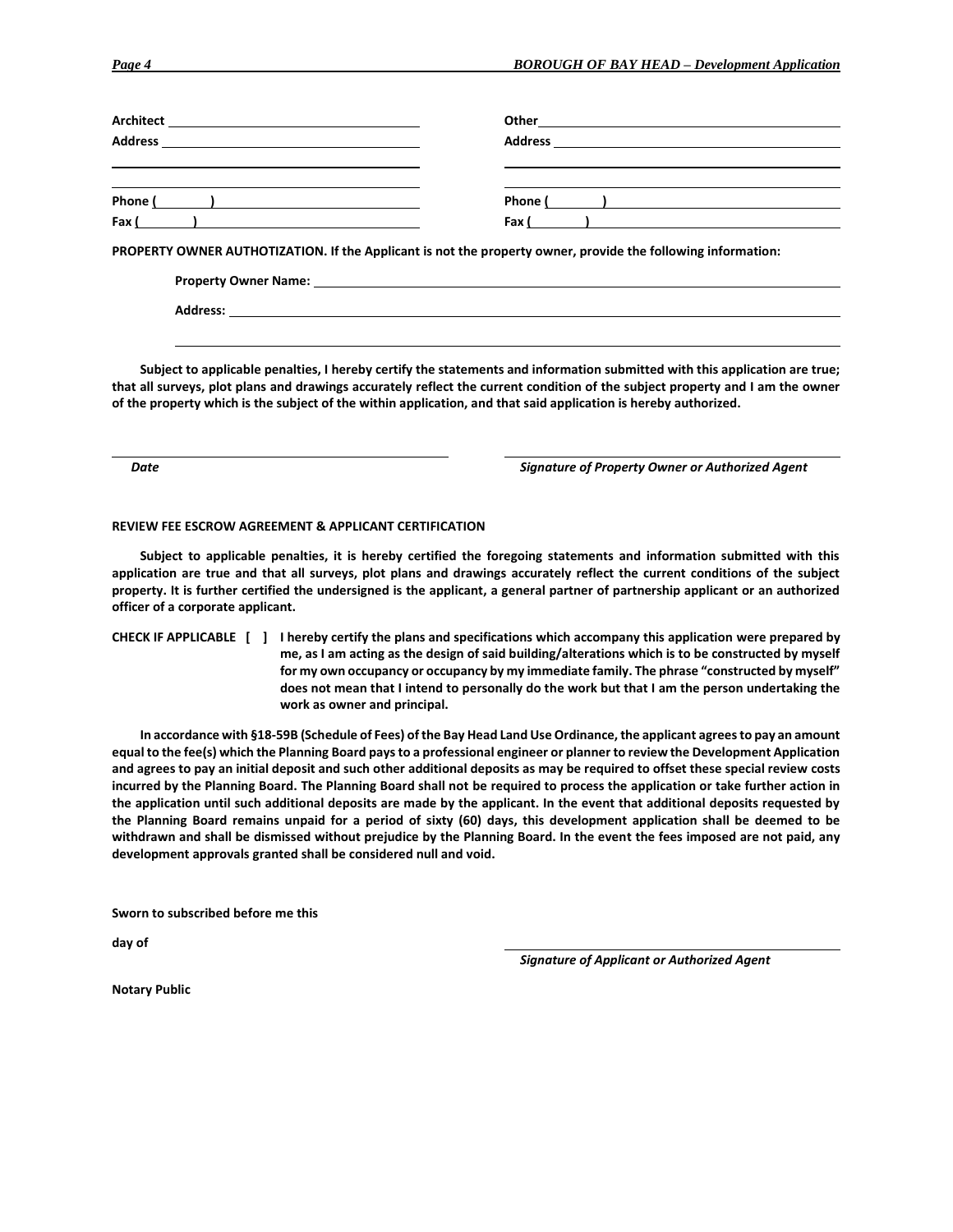# *FOR OFFICE USE ONLY*

|                                 |                                                                | <b>Block ________________</b>                   |                       |               |
|---------------------------------|----------------------------------------------------------------|-------------------------------------------------|-----------------------|---------------|
|                                 |                                                                |                                                 |                       |               |
|                                 |                                                                |                                                 |                       |               |
|                                 | Date Application Certified Complete: _________________________ |                                                 |                       |               |
|                                 |                                                                |                                                 |                       |               |
|                                 | <b>Calculation of Application Fee &amp; Escrow Deposit</b>     | <b>Application Fee</b>                          | <b>Escrow Deposit</b> | Total         |
|                                 |                                                                |                                                 |                       |               |
|                                 | <b>Totals</b>                                                  | <u> 1989 - Jan Barbara Barbara, prima posta</u> |                       |               |
| <b>Payments Received</b>        |                                                                |                                                 |                       |               |
| Date                            | Cash/Check No.                                                 | Amount                                          |                       |               |
|                                 | <u> 1989 - John Stein, Amerikaansk politiker (</u>             |                                                 |                       |               |
|                                 | <u> 1989 - Andrea Andrew Maria (b. 1989)</u>                   |                                                 |                       |               |
|                                 | <b>Professional Costs Charged to Escrow Deposit</b>            | <b>Total Escrow Deposit</b>                     |                       | $\frac{1}{2}$ |
| Date                            | <b>Description</b>                                             | <b>Amount</b>                                   |                       |               |
|                                 |                                                                |                                                 |                       |               |
|                                 |                                                                |                                                 |                       |               |
|                                 |                                                                |                                                 |                       |               |
|                                 |                                                                |                                                 |                       |               |
| <b>Refund of Escrow Deposit</b> |                                                                | <b>Refund Due</b>                               | \$                    |               |
| Date                            | <b>Resolution No.</b>                                          | Check No.                                       | Amount                |               |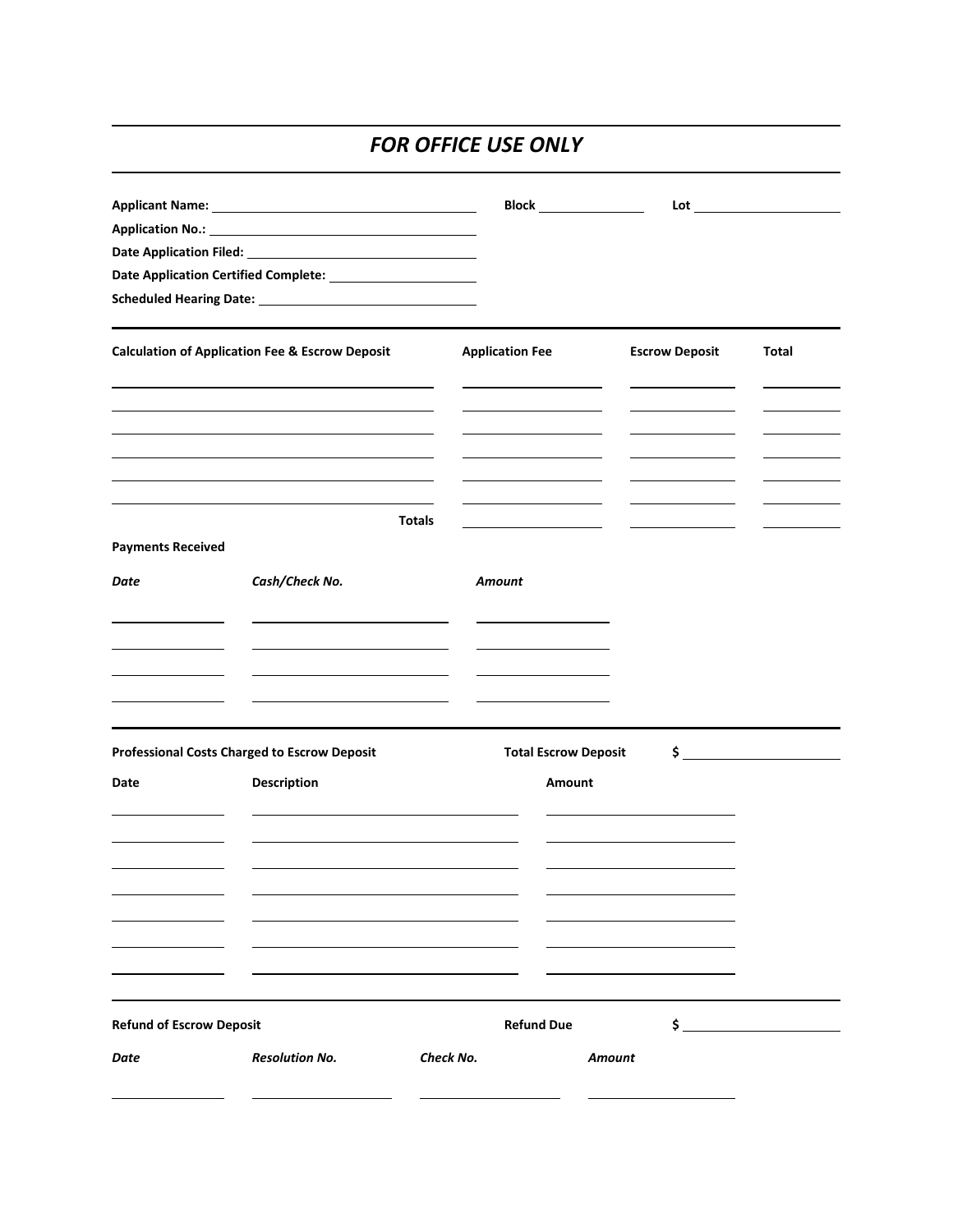# **Development Application Instructions & Filing Procedures**

*These instructions are intended to provide general information and guidance for submitting Development Applications to the Borough of Bay Head Planning Board. This information is provided as a service to make the Development Application process easier but is not intended to supersede the detailed requirements outlined in the Borough's Land Use Ordinance and the NJ Municipal Land Use Law Applicants are advised to consult with legal counsel as the applicant is responsible for the preparation of the application, providing required notice and presentation at the hearing.* 

*If the proposal includes erecting a new structure or substantial alteration of an existing structure, applicants should consult with the Construction Official for compliance with the Borough's Flood Plain Regulation (Ordinance No. 1987-8) prior to finalizing plans since compliance may affect the structure's height and the encroachment of stairs into required setbacks.* 

| Page                                       | Page |
|--------------------------------------------|------|
|                                            |      |
|                                            |      |
|                                            |      |
|                                            |      |
|                                            |      |
| Filing Applications & Scheduling Hearings5 |      |
|                                            |      |

Zoning, Subdivision, site plan and other regulations regarding land use and development in New Jersey are governed by the Municipal Land Use Law (N.J.S.A. 40:55D-1 et. Seq.) and municipal ordinances adopted in accordance with the law. In the Borough of Bay Head, these municipal regulations are contained in the Borough's Land Use Ordinance.

The process of approval to develop property including subdividing land, erecting new structures, altering existing structures, or otherwise changing the use of a property or structure usually begins with an application for a zoning permit which is required prior to the issuance of a Building Permit. Depending on the nature of the application, denial of a Zoning Permit by the Borough's Zoning Officer may be appealed to the Planning Board. Applicants are also authorized by N.J.S.A 40:55D-72b to file a Development Application without first requesting approval from the Zoning Officer.

# **PLANNING BOARD**

The Planning Board, whose members include the Mayor, a member of the Borough Council, a municipal official, and six (6) residents of the Borough, plus two (2) Alternate Members, is primarily a policy making body which sets the course for future development within the community by formulating and adopting the Master Plan required by the Municipal Land Use Law (N.J.S.A. 40:55D-28). The Planning Board is also authorized to review and approve development proposals, which include subdivision and site Plans (N.J.S.A. 40:55D-37) and conditional uses (N.J.S.A. 40:55D-67) and may grant some types of variances in conjunction with these approvals. The Planning Board also makes recommendations to the governing body regarding zoning ordinances and amendments thereto.

The Borough of Bay Head has authorized a single board as permitted by N.J.S.A. 40:55D-25c and therefore the Planning Board also exercises the powers of a Zoning Board of Adjustment to hear and decide appeals where it is alleged there is an error in any order, requirement decision or refusal made by the Zoning Officer based on or made in the enforcement of the Zoning Ordinances (N.J.S.A. 40:55Da). The Planning Board is also authorized to interpret the Zoning Map and Zoning Regulations (N.J.S.A. 40:55D-70b), which are contained in the Borough's Land Use Ordinance and is authorized to grant variances for lots, structures and uses which do not conform to the requirements of the Zoning Regulations (N.J.S.A. 40:55D-70c & 40:55D-70d). The Planning Board may also grant subdivision, site plan, and conditional use approvals (N.J.S.A. 40:55D-72b) in conjunction with a request for a use variance. The Planning Board meets monthly in the Municipal Building, located at 81 Bridge Avenue, on the 3rd Wednesday at 7:30 PM.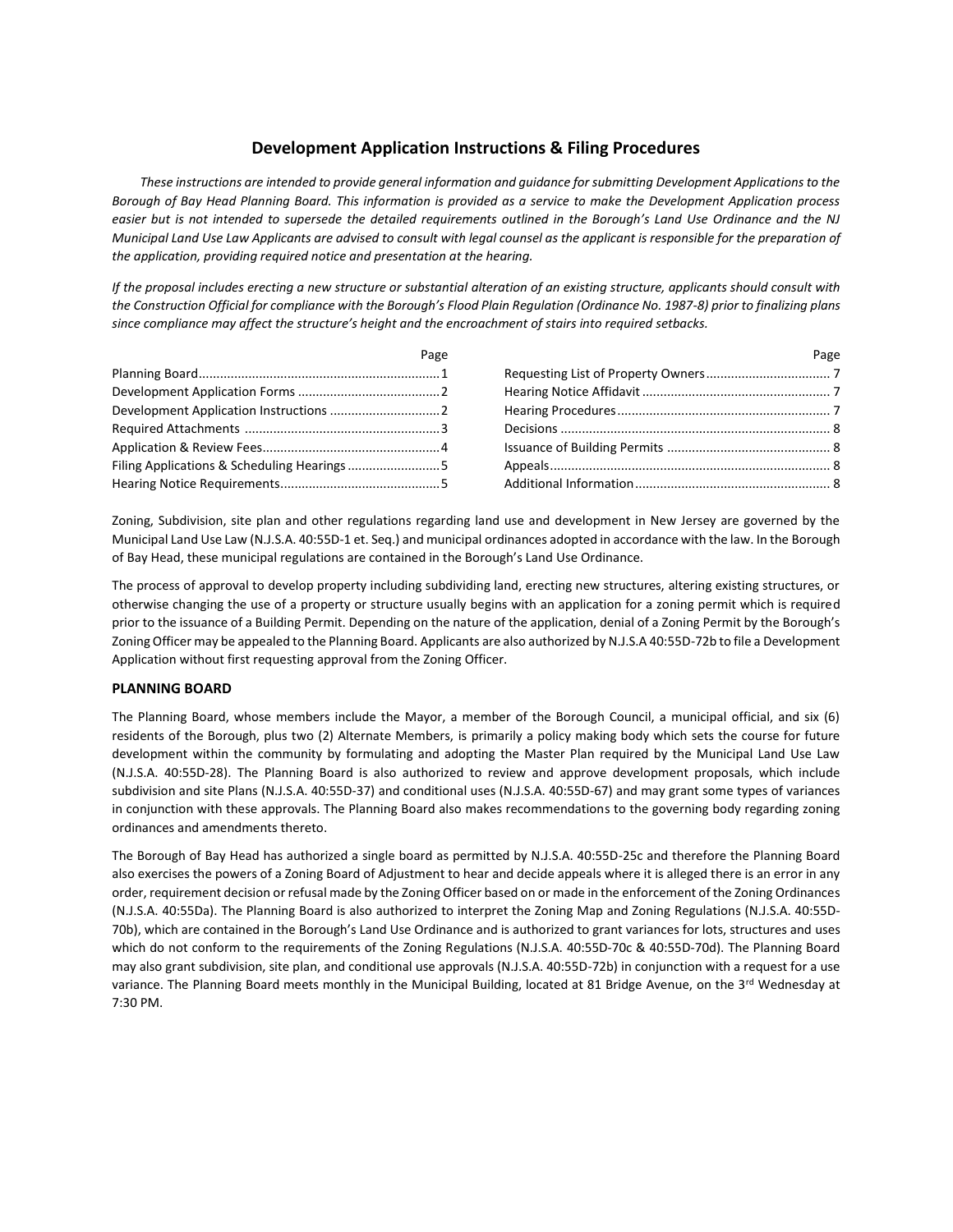# **DEVELOPMENT APPLICATION FORMS**

*In addition to these Development Application Instructions & filing procedures*, the Development Application Packet includes the following forms:

The *Development Application* form is used for proposals being reviewed by the Planning Board. The *Development Application* form provides the Planning Board and interested parties with information about the applicant, the subject property, the proposal and requested approvals and variances.

The Request for *List of property Owners* is used to request the Borough Tax Assessor to prepare a certified list of the owners of property located within two hundred (200) feet of the subject property.

The *Hearing Notice* is a sample of the notice, which, when public notice is required, must be published in The Ocean Star or the Asbury Press, provided to the owners of property located within two hundred (200) feet of the subject property, provided to public utilities, and in certain instances must also be provided to the Municipal Clerk of an adjoining municipality, the Ocean County Planning Board, and the NJ Department of Transportation.

The *Hearing Notice Affidavit* is used by the applicant to certify that the required notice has been provided in order for the Planning Board to conduct the hearing.

# **DEVELOPMENT APPLICATION INSTRUCTIONS**

#### *Applicant Information*

Provide the name, address, and daytime telephone number of the applicant. All correspondence and required notices regarding the application will be mailed to the applicant at the address listed with copies forwarded to the applicant's attorney if no one is listed in the Applicant Experts section of the application. Corporate applicants must be represented by an attorney authorized to practice law in the State of New Jersey. In the space provided, indicate if the applicant is the Property Owner, Tenant, Contract Purchaser or Other. If the applicant is not the property owner, the Property Owner Authorization section of the application must be completed. As required by N.J.S.A. 40:55D-48.1, if the applicant is a corporation or a partnership, in the space provided list the name, address, and percentage of ownership of any person owning 10% or more of the corporate stock or partnership interest. If a corporation or partnership owns 10% or more of the applicant, the name, address, and percentage of ownership must be provided until the names and addresses have been listed of all non-corporate stockholders and individual partners with 10% or more ownership. Attach a separate sheet if additional space is needed.

Indicate the Proposed Use in the space provided. If the proposed use is the same as the current use, indicate "No Change."

In the spaces provided, indicate:

- If the proposal increases the existing number of uses or dwelling units located on the property or within any building.
- If there has been any previous Planning Board (or former Zoning Board of Adjustment) action involving the subject property. This information and copies of written decisions on previous applications are available from the Planning Board Clerk.
- If there are any deed restrictions, covenants or easements effecting the subject property. If yes, attach copies.
- If the applicant owns any adjacent property.
- If any adjacent property is vacant.

In the spaces provided, indicate if any of the following apply to the subject property:

- If the subject property is located on Block 70, Block 74, Block 78 or Block 81, the property is located within 200 feet of the Borough of Mantoloking.
- If the subject property is located on Block 1, Block 2, Block 5, Block 12, Block 41, Block 44, Block 46, Block 47, Block 48, Block 84, Block 85 or Block 86, the property is located within 200 feet of the Borough of Point Pleasant.
- If the subject property is located on Block 1, Block 20, Block 23, Block 31, Block 36, or Block 37, the property is located within 200 feet of the Borough of Pt. Pleasant Beach.
- If the subject property is located adjacent to one of the following streets, which are County Roads: Bridge Ave., Bay Ave., and Osborne Ave.
- If the subject property is located adjacent to Main Ave. which is part of State Highway 35.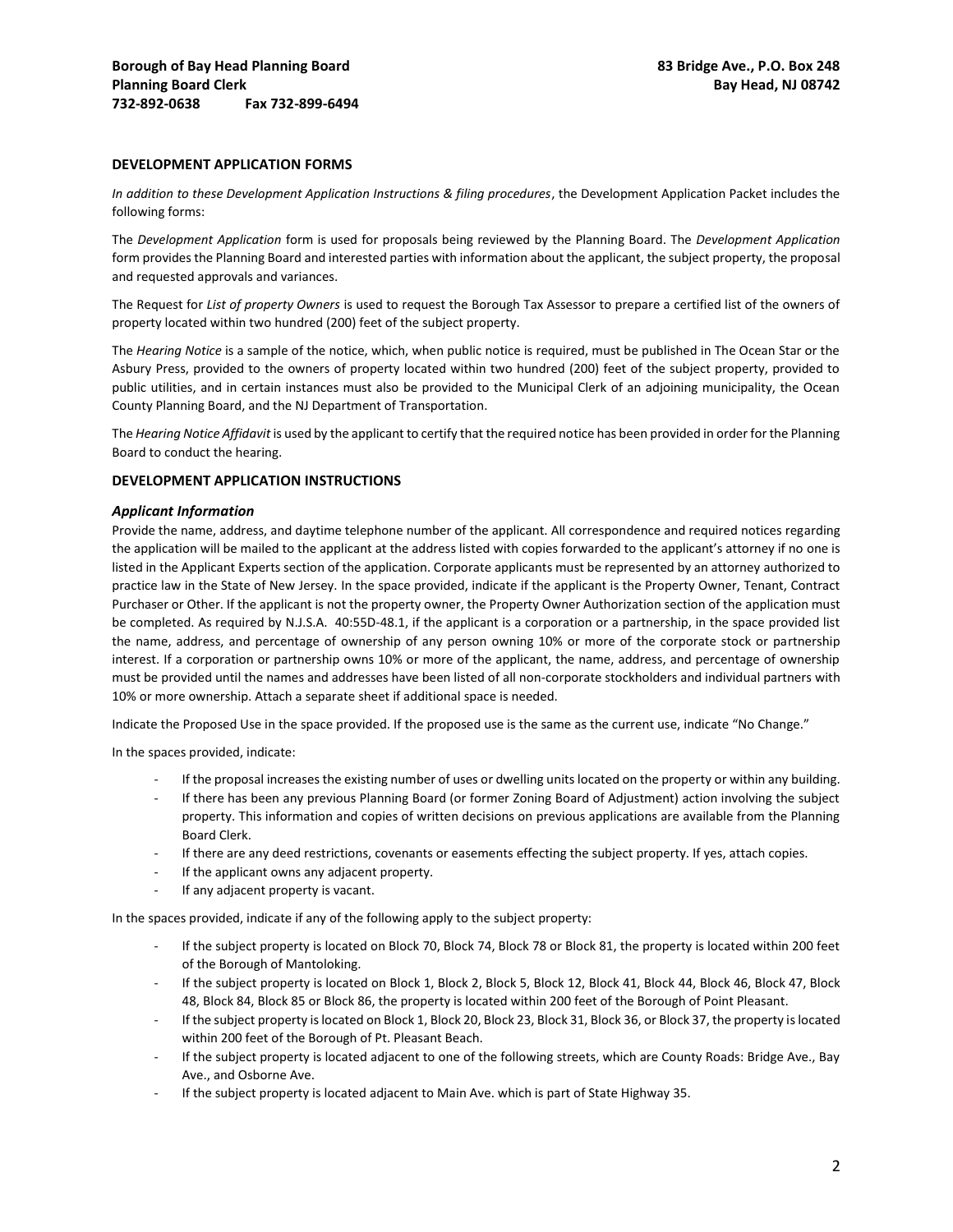# *Proposal Information*

In the space provided, summarize the proposed physical changes and use of the property. For example, indicate If the proposal includes a new structure or an addition to an existing structure, the number and use of the rooms being added. Attach a separate sheet if additional space is needed.

The requested Lot Information, On-Site Parking Information and Building Information is available from the Zoning Permit Denial issued by the Zoning Officer. The second Building Information section is to be used if the subject property is on a corner lot, since corner lots have two front yards, two side yards, and no rear yard.

### *Action Requested*

This section includes a list of the various types of approvals and variances which can be granted by the Planning Board. In some instances, more than one type of action is required. Check all that apply. The type of approval and variances required is included on the Zoning Permit Denial issued by the Zoning Officer.

## *Reasons for Approval(s)*

In the space provided, state the reasons approval should be granted, specifically addressing whether the requested approval can be granted without substantial detriment to the public good and without substantially impairing the intent and the purpose of the zone plan and the zoning ordinance. Attach a separate sheet if additional space is needed.

## *Application Attachments*

In the space provided, check all items which are attached to the Development Application.

## *Applicant's Experts*

Use these spaces to provide the name, address, telephone and fax numbers of the professionals or experts, if any, involved with the application. Corporate applicants must be represented by an attorney authorized to practice law in the State of New Jersey. While not all applications or applicants may require the services of these professionals, the Municipal Land Use Law mandates that Development Applications meet certain legal and technical requirements which are the responsibility of the applicant.

# *Property Owner Authorization*

This section must be complete and signed by the property owner if the applicant is not the owner of the subject property.

# *Review Fee Escrow Agreement & Applicant Certification*

Schedule of Fees of the Borough's Land Use Ordinance requires the applicant to execute an Escrow Agreement agreeing to pay all planning and engineering costs incurred by the Borough of Bay Head in reviewing the Development Application. This required Escrow Agreement has been incorporated into the Development Application form. The Development Application must be signed by the applicant or an authorized agent and notarized.

# **REQUIRED ATTACHMENTS**

The following items must be attached to the Development Application or the applicant must request a waiver of the requirements:

# *All Applications*

- Application fee & Review Escrow Deposit
- Tax Certification, issued by the Borough Tax Collector, which indicates current taxes on the subject property have been paid. Tax Collector Office Phone # 732-892-8920
- Proof of sewer bill payment.

# *Appeal Alleging Zoning Officer Error*

Zoning Permit denial or Stop Work Notice issued by the Zoning Officer.

### *Interpretation of Zoning Map or Zoning Ordinance*

Section of Bay Head Land Use Ordinance requiring interpretation.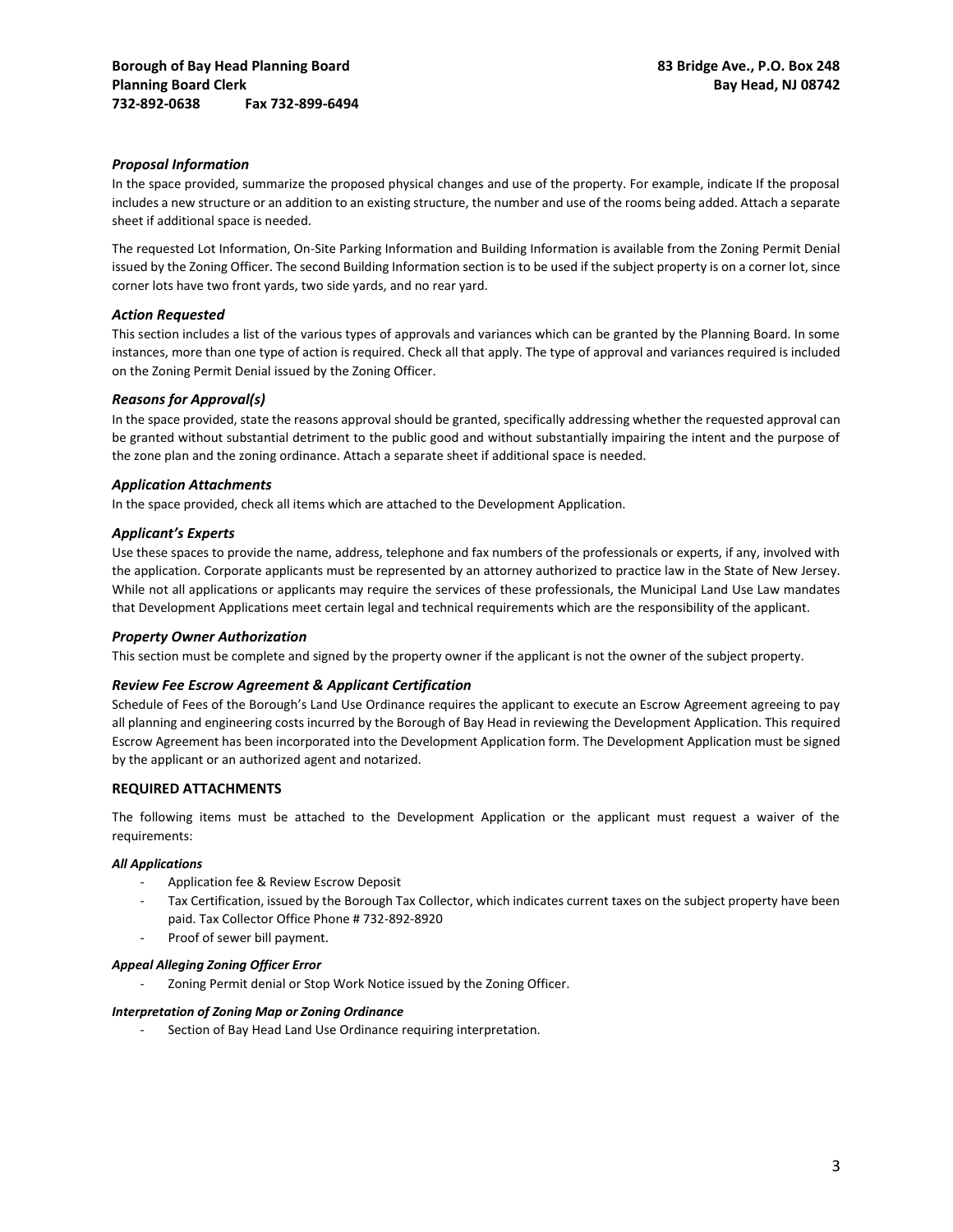### *Variance Request*

- *Zoning Permit denial issued by the Zoning Officer. (Optional)*
- *Fifteen (15) copies of survey subject property, or a plot plan based on a survey, which reflects current conditions.*
- *Fifteen (15) copies of plot plan of subject property, which shows existing and proposed parking spaces, dimensions of all existing and proposed structures, and dimensions of all existing and proposed setbacks.*
- *Fifteen (15) copies of elevation drawings which indicate the height of all existing and proposed structures, or additions to existing structure.*
- *Fifteen (15) copies of floor plan which shows the use and dimensions of all rooms.*
- *Current Photos of subject property.*

### *Site Plan Approval*

- *Fifteen (15) copies of Environmental Impact Report.*
- Fifteen (15) copies of plat in accordance with Bay Head Land Use Ordinance.

### *Subdivision Approval*

- *Fifteen (15) copies of plat in accordance with Bay Head Land Use Ordinance.* 

# **Application & Review Fees**

In accordance with Schedule of Fees of the Borough's Land Use Ordinance, the following Non-Refundable Application Fees & Initial Escrow Deposits must be submitted with an Application for Development.

- **A.** *Non-Refundable Application Fees* The following Non-Refundable Fees have been established to defray the administrative and clerical costs of operating the Planning Board exclusive of legal, planning, engineering and other professional costs incurred in reviewing applications. These fees shall be payable to the Borough at the time of application for development is filed. Additionally, applicants shall pay a Review Fee Escrow Deposit and execute an Escrow Agreement as provided in section B below. Proposals involving more than one fee shall pay a fee equal to the sum of the fees for the component parts of the proposals. In the event any development application requires more than two (2) hearings, other than any requested special meetings, the applicant shall pay an additional fee of \$200.00 for each hearing date.
- **B.** *Review Fee Escrow Deposits* In addition to the Non-Refundable Application Fees set forth above, the applicant shall also pay an amount equal to the legal, planning, engineering, and other professional costs incurred by the Borough in reviewing an application for development. The following schedule of Review Fee Escrow Deposits are estimates of these professional costs and shall be deposited with the Borough at the time an application for development is filed. Additionally, applicants shall execute an Escrow Agreement, in a form approved by the Borough Council, consenting to pay these review costs and specifically stating that in the event the fees imposed are not paid, and development approvals granted shall be considered null and void. The Review Fee Escrow Deposit shall be held in an escrow account to the credit of the applicant. The Borough shall be responsible to keep a record to determine the actual review costs attributed to each application.
	- **1.** In the event that the initial deposit is not sufficient to cover the professional charges incurred in reviewing an application, the applicant shall be required to deposit additional funds as determined by the Borough. The Approving Authority shall not be required to process the application to take further action upon an application until such additional deposits are made by the applicant. If these additional deposits remain unpaid for a period of sixty (60) days, the development application shall be deemed to be withdrawn and shall be dismissed without prejudice.
	- **2.** In the event the Review Fee Escrow Deposit shall be in excess of the amounts necessary to cover the professional charges incurred in reviewing an application, the excess funds shall be returned to the applicant within forty-five (45) days of the final decision on the application, or adoption of a resolution memorializing the decision, whichever occurs later.
	- **3.** The initial deposit shall be held in an escrow account to the credit of the applicant and the clerk of the Planning Board shall be responsible to keep such records to determine the special review costs attributable to each application. The clerk of the Planning Board shall, from time to time, charge such special review costs against the escrow account of each applicant. In the event it is determined that the initial deposit is insufficient to cover such costs, the applicant shall deposit additional funds to the account as determined by the Planning Board. The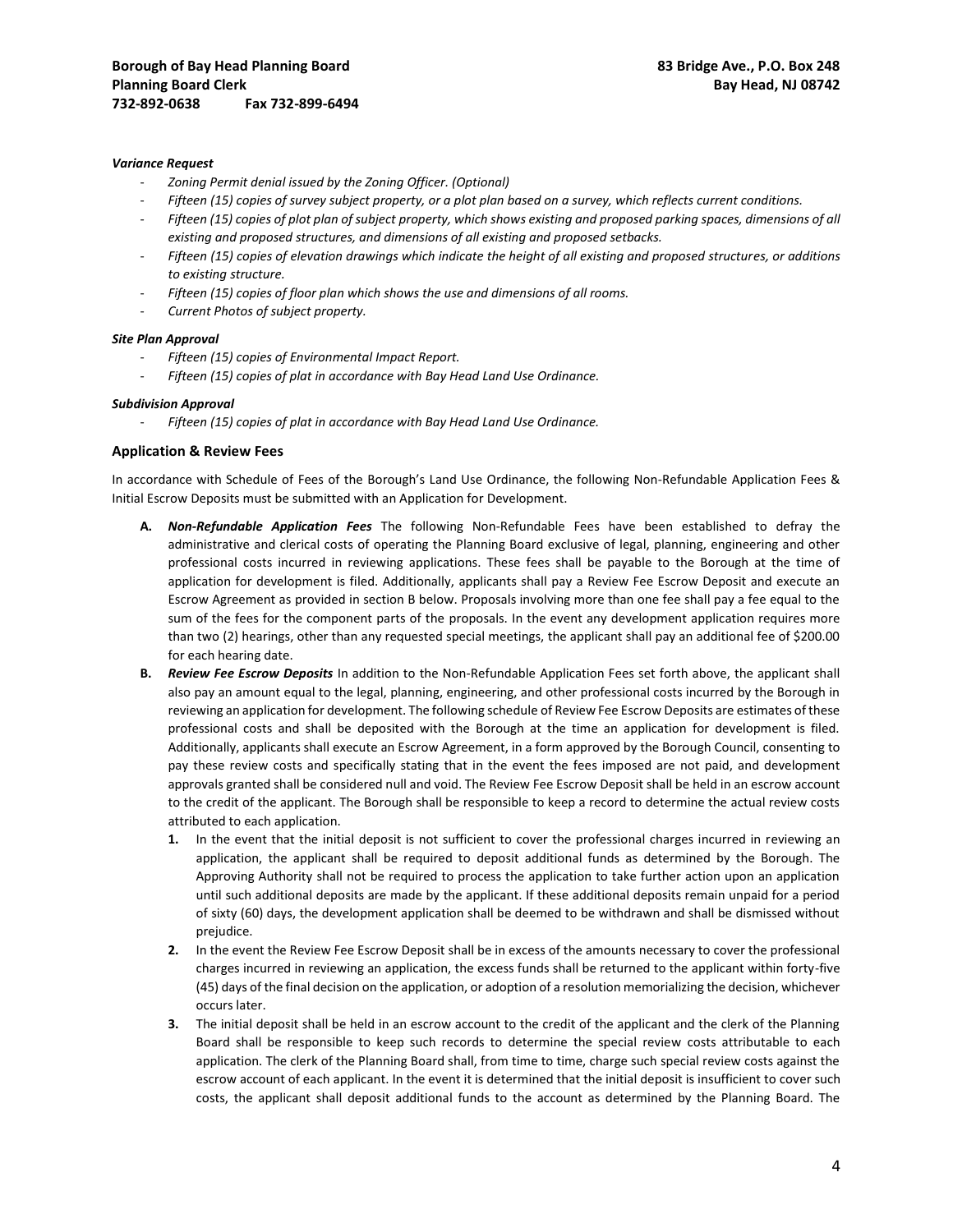Planning Board shall not be required to process the application or take further action upon an application until such additional deposits are made by the applicant. Any excess funds remaining after review of the application shall be returned to the applicant.

- **4.** At the time of the filing of the development application, the Planning Board shall have the applicant sign an agreement consenting to pay both the application fee and the special review costs incurred by the Planning Board. The agreement shall specifically, state that in the event the fees imposed by the Planning Board are not paid, any development approvals granted by the Planning Board shall be considered null and void. In the event that additional deposits are requested by the Planning Board remain unpaid for a period of sixty (60) days, the development applications shall be deemed to be withdrawn and shall be dismissed without prejudice by the board.
- **5.** The Planning Board shall have the authority to waive fees or special review charges for any development application made by a bona fide charitable, educational, cultural or other organization or association which are operated on a non-profit basis. The production of a Certificate of Incorporation, issued pursuant to Title 5 of the Revised Statutes of New Jersey, shall be presumptive evidence that the applicant is a non-profit entity.

## **FILING APPLICATIONS SCHEDULING HEARINGS**

The Development Application, together with all required attachments and the required fee must be submitted to the Planning Board Clerk before the filing deadline. The deadline for filing an application is the close of business twenty-one (21) days prior to scheduled meetings.

Upon submission of the Development Application, the Planning Board Clerk will review the application for completeness and calculation of the required fee. The Borough Engineer will review applications which include subdivision and site plan approval to determine compliance with the plat design standards contained in the Bay Head Land Use Ordinance. Upon determination that the Development Application is complete, the Planning Board Clerk will assign an application number, schedule a hearing on the application and notify the applicant of the scheduled hearing date. Hearings will be scheduled in the order Development Applications are certified complete. The applicant may request a scheduled hearing be continued to a future meeting date upon written request to the Planning Board Clerk, which includes the applicant's consent to extend applicable time limits.

### **HEARING NOTICE REQUIREMENTS**

The Municipal Land Use Law prohibits the Planning Board from hearing an application unless all notice requirements have been met by the applicant.

When notice is required, the Municipal Land Use Law (N.J.S.A. 40:55D-11 & 12) and the Bay Head Land Use Ordinance require public notice of all applications except those which involve only:

- Appeal Alleging Zoning Officer Error
- Interpretation of Zoning Map or Zoning Ordinance
- Site Plan Informal Review
- Subdivision Informal Review

Notice must be provided for all applications which include requests for any other action.

### *How Notice is Made*

In accordance with N.J.S.A. 40:55D-11, the required notice must include the date, time, and place of the hearing, the nature of the matters to be considered, the street address and block and lot identification of the subject property, and the location and the times at which the application and documents are available for review. The Hearing Notice included in the application packet is a sample which can be used by the applicant to provide the required notice.

In accordance with N.J.S.A. 40:55D-12, the required notice must be provided at least ten (10) days prior to the date of the hearing. Applicants should not provide the required notice until the Development Application has been submitted, certified complete by the Planning Board Clerk and a hearing scheduled.

In accordance with N.J.S.A. 40:55D-14, any notice made by Certified Mail is deemed complete upon mailing. A return receipt is not required.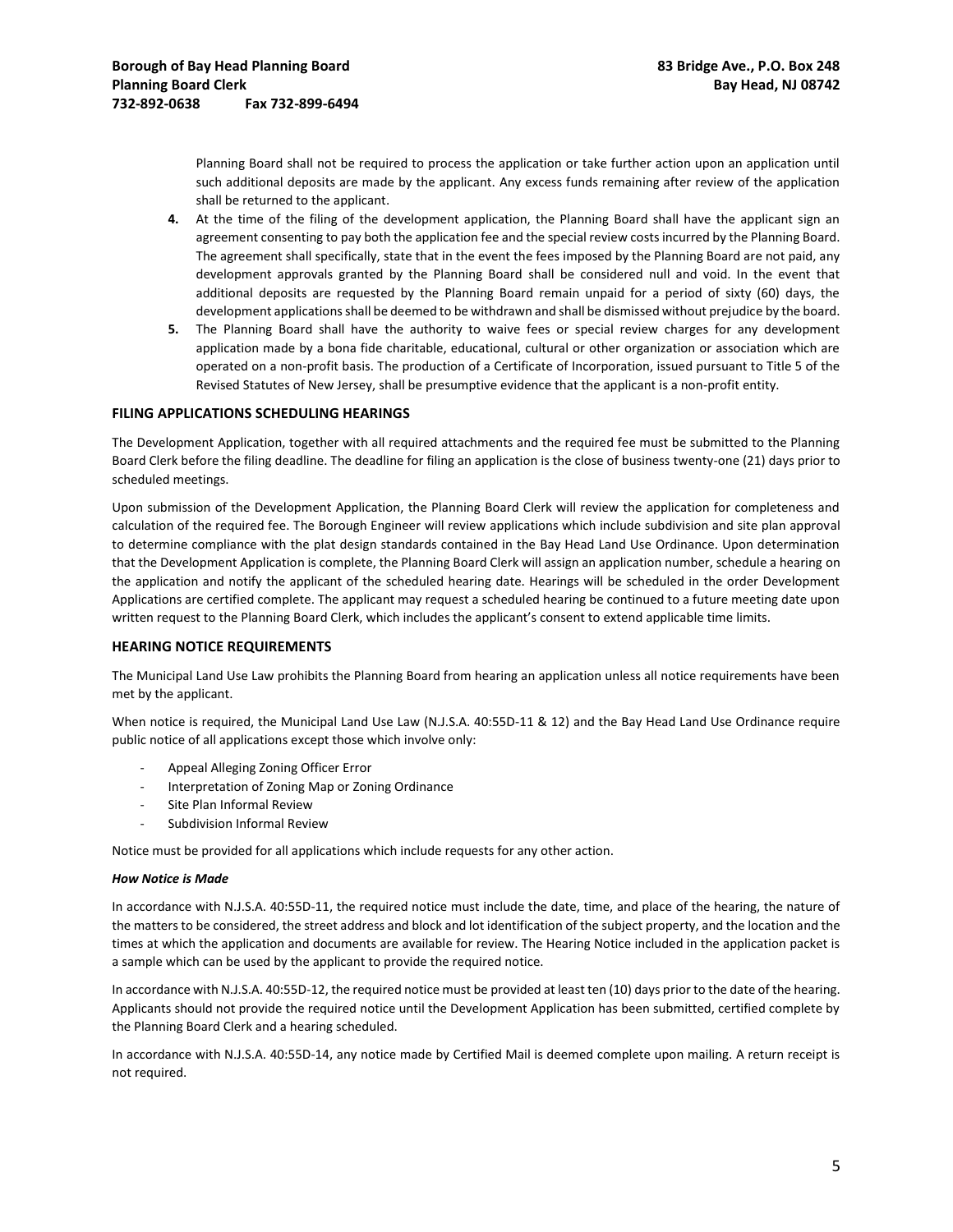#### *Who Should Receive Notice*

The applicant must provide notice to the owners of property located within 200 feet in all directions of the subject property, whether located within the Borough of Bay Head or in an adjoining municipality at least ten (10) days prior to the date of the hearing. A certified list of Bay Head property owners and their addresses as shown on the current tax duplicate can be obtained by submitting the Request for List of Property Owners to the Bay Head Tax Assessor. The applicant must also provide notice by publishing the Hearing Notice at least ten (10) days prior to the date of the hearing in either the Ocean Star or the Asbury Park Press which have been designated by the Borough of Bay Head for publication of legal notices. Arrangements for the publication of the notice is made directly with the newspaper.

If the subject property is located on Block 70, Block 74, Block 78 or Block 81, the property is located within 200 feet of the Borough of Mantoloking and in those instances when notice is required, the applicant must provide notice at least ten (10) days prior to the date of hearing to:

| <b>Municipal Clerk</b> | Ocean County Planning Board |
|------------------------|-----------------------------|
| Borough of Mantoloking | 129 Hooper Avenue           |
| P.O. Box 247           | P.O. Box 2191               |
| Mantoloking, NJ 08738  | Toms River, NJ 08754        |

If the subject property is located on Block 1, Block 2, Block 5, Block 12, Block 41, Block 44, Block 46, Block 47, Block 48, Block 83, Block 84, Block 85 or Block 86, the property is located within 200 feet of the Borough of Pt. Pleasant and in those instances when notice is required, the applicant must provide notice at least ten (10) days prior to the date of the hearing to:

Municipal Clerk Borough of Pt. Pleasant P.O. Box 25 Pt. Pleasant, NJ 08742

Ocean County Planning Board 129 Hooper Avenue P.O. Box 2191 Toms River, NJ 08754

If the subject property is located on Block 1, Block 20, Block 23, Block 31, Block 36, Block 37, the property is located within 200 feet of the Borough of Pt. Pleasant Beach and in those instances when notice is required, the applicant must provide notice at least ten (10) days prior to the date of the hearing to:

Municipal Clerk Borough of Pt. Pleasant Beach 416 New Jersey Avenue Pt. Pleasant Beach, NJ 08742

Ocean County Planning Board 129 Hooper Avenue P.O. Box 2191 Toms River, NJ 08754

County Roads in Bay Head include Bridge Avenue, Bay Avenue, and Osborne Avenue. If the subject property is located adjacent to one of these County Roads, in those instances when notice is required, the applicant must provide notice at least ten (10) days prior to the date of the hearing to:

Ocean County Planning Board 129 Hooper Avenue P.O. Box 2191 Toms River, NJ 08754

Main Avenue in Bay Head is part of State Highway 35. If the subject property is located adjacent to Main Avenue, in those instances when notice is required the applicant must provide notice at least ten (10) days prior to the date of the hearing to:

Commissioner, N.J. Department of Transportation 1035 Parkway Avenue CN 600 Trenton, NJ 08625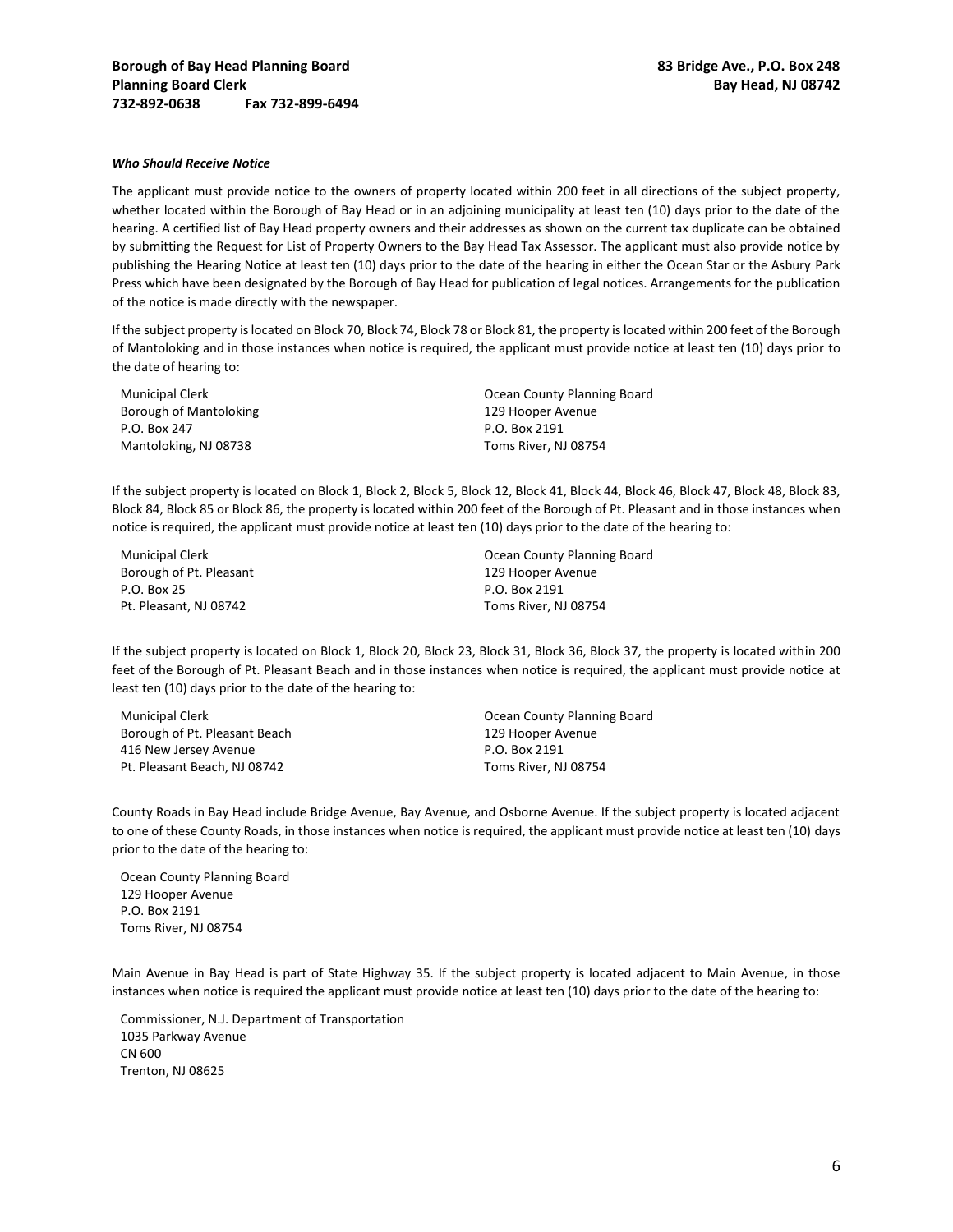# **REQUESTING LIST OF PROPERTY OWNERS**

A certified list of Bay Head Property owners and their addresses can be obtained by submitting the Request for List of Property Owners to the Bay Head Tax Assessor. The \$10.00 fee for this list (payable to "Borough of Bay Head") must accompany the request. This request form should be delivered to the Office of the Tax Assessor located in the Municipal Building, 81 Bridge Avenue, Bay Head, NJ 08742.

In that instance when notice must be provided to the owners of property in the Borough of Mantoloking, Borough of Pt. Pleasant or the Borough of Pt. Pleasant Beach, the certified list of property owners may be obtained by contacting the following:

| Tax Assessor           | Tax Assessor            | Tax Assessor                  |
|------------------------|-------------------------|-------------------------------|
| Borough of Mantoloking | Borough of Pt. Pleasant | Borough of Pt. Pleasant Beach |
| P.O. Box 247           | P.O. Box 25             | 416 New Jersey Avenue         |
| Mantoloking, NJ 08738  | Pt. Pleasant. NJ 08742  | Pt. Pleasant Beach, NJ 08742  |

In accordance with N.J.S.A. 40:55D-12c, the applicant is entitled to rely upon the information contained in the list provided by a municipality and failure to give notice to an owner not on the list shall not invalidate any hearing or proceeding. Applicants are not required to obtain the list of property owners from the Borough of Bay Head or other municipality. If the applicant wishes to compile the list, it is the applicant's responsibility to make certain that the list is accurate. If the applicant compiles the list of property owners and fails to provide notice to a property owner entitled to notice, the Planning Board cannot begin the hearing until proper notice is provided.

## **HEARING NOTICE AFFIDAVIT**

In accordance with N.J.S.A. 40:55D-12h, in those instances when notice is required, the applicant must file with the Planning Board an affidavit certifying proof of service before the Planning Board can consider the application. The Hearing Notice Affidavit included in the application packet should be used by the applicant to provide the required certification. The Hearing Notice Affidavit must be signed, notarized and filed with the Planning Board Clerk before the scheduled hearing together with the following:

- Copy of Hearing Notice;
- List of Property Owners who were provided notice together with their addresses;
- Post Office Certified Mail Receipts (postmarked with the date of mailing) to property owners who were provided notice; and,
- Affidavit of Publication, provided by the newspaper, which certifies the date on which the Hearing Notice was published in the newspaper.

### **HEARING PROCEDURES**

The Municipal Land Use Law places the burden of demonstrating justification for requested approvals and variances with the applicant. At the scheduled hearing, the applicant must appear in person, or be represented by an attorney, to present the application and provide the Planning Board with information to support the requested approvals or variances.

The Planning Board will begin no new hearings after 10:30 PM. If the hearing on an application has not begun before 10:30PM on the scheduled meeting date, the application will be carried to the next scheduled meeting, unless the applicant wishes to request a special meeting and agrees to pay the required fees.

Hearings on Development Applications are conducted in accordance with the following procedures:

When a case is called by the Planning Board Chairman, the applicant, or attorney representing the applicant shall provide a summary of the proposal and the approvals and variances being sought, the applicant, or attorney shall present testimony by way of witnessed, documentary evidence or exhibits which the applicant intends to rely upon to establish the right to the relief and approvals sought. At the conclusion of the testimony by each witness, the Planning Board Chairman will permit reasonable cross-examination relating to the presented testimony by Planning Board members, Planning Board professionals, and members of the public.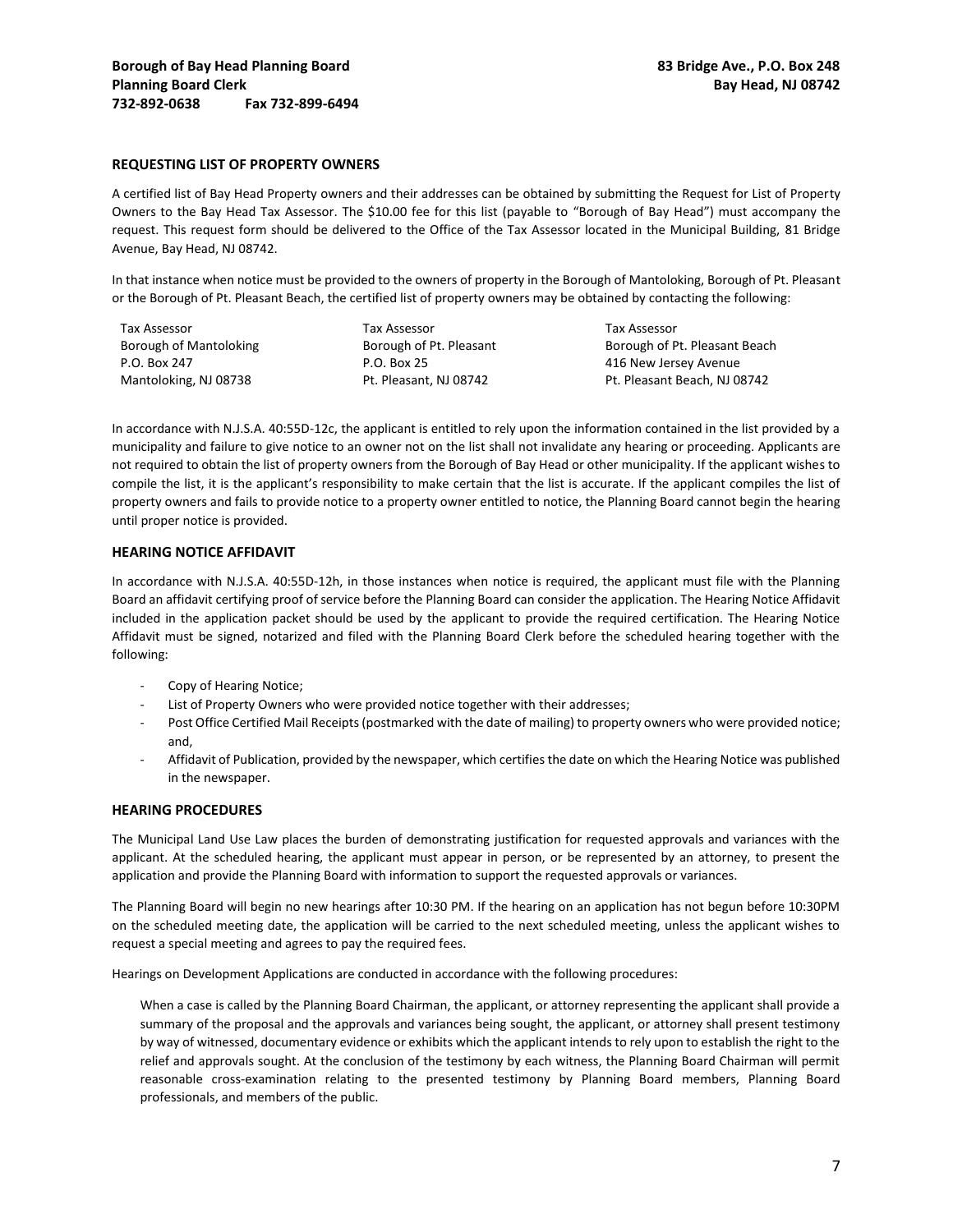After the applicant has submitted all evidence, objectors may present their case, including the calling of witnesses and introduction of documentary evidence. Each witness shall be subject to reasonable cross-examination relating to the presented testimony buy the applicant, or attorney, Planning Board members, Planning Board professionals and members of the public.

After all evidence has been presented to the Planning Board supporting and opposing the application, the applicant may present rebuttal testimony or evidence.

Planning Board members may place relevant evidence, official or personal knowledge regarding the application and subject property before the Planning Board, including facts ascertained from viewing the site and general area.

## **DECISIONS**

The Municipal Land Use Law requires the Planning Board to make a decision on a Development Application within an allotted time period from the date the application is certified complete, unless the time period is extended with the consent of the applicant. These time limits vary depending on the nature of the application: 45 days for most Subdivision and Site Plan approvals; 95 fays for Conditional Use approvals; and 120 days for variance requests. Since these time limits commence when an application is certified complete, no hearing can be set until all required attachments and supporting documentation is filed with the Planning Board Clerk.

N.J.S.A. 40:55D-10 requires decision of the Planning Board be reduced to writing. In most instances, a resolution memorializing the decision is adopted by the Planning Board within forty-five (45) days after the date of the meeting at which the Planning Board voted to grant or deny approval.

N.J.S.A. 40:55D-10h requires a copy of the Planning Board's decision be mailed to the applicant within ten (10) days of the date of the decision. N.J.S.A. 40:55D-10I requires publication of a brief notice of the Planning Board's decision in the newspaper designated by the municipality. In accordance with 18-48 of the Bay Head Land Use Ordinance. The Planning Board Clerk will arrange the publication of this notice.

### **ISSUANCE OF BUILDING PERMITS**

The zoning approval required in conjunction with the issuance of building permits cannot be granted until the resolution memorializing the Planning Board's decision has been adopted. In the case of applications, which include subdivision or site plan approvals, zoning approval cannot be granted and building permits cannot be issued until the final plat is signed by the Planning Board Chairman and Planning Board Secretary, Planning Board Clerk and Planning Board Engineer, and until required performance guarantees and inspection fees, if any, are posted in accordance with 18-59 of the Bay Head Land Use Ordinance.

# **APPEALS**

Any interested party, including the applicant or an objector, may appeal a decision of the Planning Board to Superior Court within forty-five (45) days after the publication of the notice of the decision in accordance with N.J.S.A. 40:55D-17h and 40:55D-18.

### **ADDITIONAL INFORMATION**

The Zoning Officer and Planning Board Clerk are available to answer questions but cannot complete the application or provide legal advice to applicants. Prior to filing a Development Application, applicants are encouraged to attend a meeting of the Planning Board and review documents relating to previously submitted Development Applications.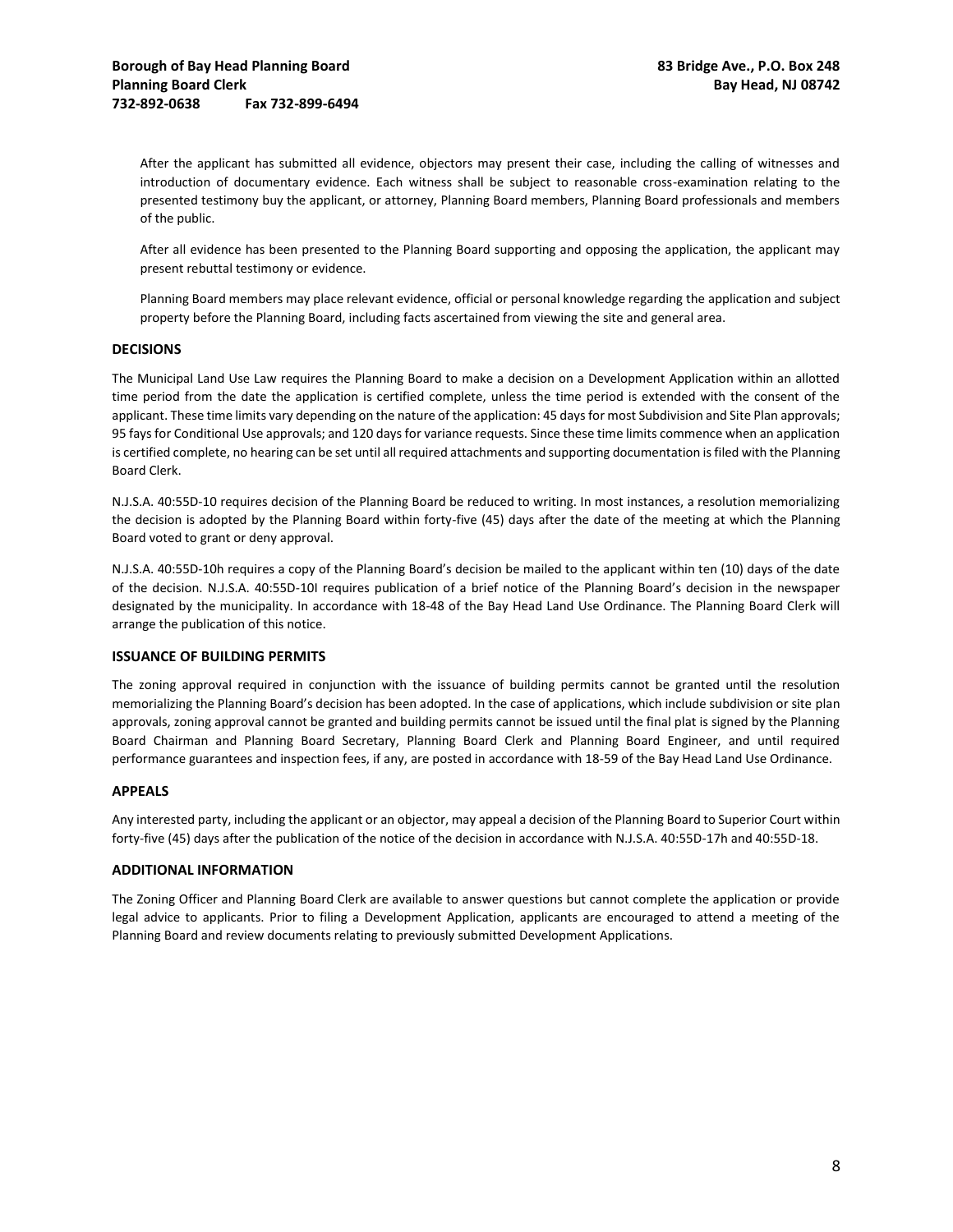# **DEVELOPMENT APPLICATION FEES**

|                                                              | <b>Application Fee</b> | <b>Escrow Deposit</b>   |
|--------------------------------------------------------------|------------------------|-------------------------|
| Appeal Alleging Zoning Officer Error                         |                        |                         |
| (N.J.S.A. 40:55D-70a)                                        | \$200                  | \$550                   |
| Interpretation of Zoning Map or Zoning Ordinance and         |                        |                         |
| Special Questions (N.J.S.A. 40:55D-70b)                      | \$200                  | \$750                   |
| Variances Pursuant to N.J.S.A. 40:55D-70c                    |                        |                         |
| Variances Relating to the Construction of Fences             | \$250                  | \$550                   |
| Single Family Residential                                    | \$250                  | \$750                   |
| All Others                                                   | \$250                  | \$900                   |
| Request for Use Variance (N.J.S.A. 40:55D-70d)               |                        |                         |
| Single Family Residential                                    | \$300                  | \$950                   |
| Multi-Family Residential                                     | \$300                  | \$1,200                 |
| <b>Business &amp; Commercial</b>                             | \$300                  | \$1,200                 |
| Request to Direct Issuance of a Permit to Build in Bed of    |                        |                         |
| Mapped Street (N.J.S.A. 40:55D-76a-1)                        | \$200                  | \$250                   |
| Request to Direct Issuance of a Permit to Build on a Lot Not |                        |                         |
| Abutting a Street (N.J.S.A. 40:55D-76a-2)                    | \$200                  | \$250                   |
| Request for Issuance of Certificate of Non-Conforming Use    |                        |                         |
| (N.J.S.A. 40:55D-68)                                         | \$200                  | \$500                   |
| Conditional Use Approval (N.J.S.A. 40:55D-67                 | \$500                  | \$950                   |
| Waiver of Required Submissions                               | \$200                  | \$300                   |
| Extend Time Period for Previously Approved Application       | 50% of Original Fee    | 50% of Original Deposit |
| Minor Subdivision Approval                                   | \$350                  | \$950                   |
| <b>Major Subdivision Approval</b>                            |                        |                         |
| <b>Informational Review</b>                                  | \$100                  | \$250                   |
| Sketch Plat                                                  | \$100                  | \$500                   |
| <b>Preliminary Plat</b>                                      |                        |                         |
| (plus \$100 Application Fee and \$100 Escrow Deposit for     |                        |                         |
| Each Lot in Excess of Three Lots)                            | \$300                  | \$950                   |
| <b>Final Plat</b>                                            |                        |                         |
| (plus \$100 Application Fee and \$100 Escrow Deposit for     |                        |                         |
| Each Lot in Excess of Three Lots)                            | \$300                  | \$750                   |
| Combined Preliminary and Final Plat                          |                        |                         |
| (plus \$200 Application Fee and \$200 Escrow Deposit for     |                        |                         |
| Each Lot in Excess of Three Lots)                            | \$400                  | \$1,200                 |
| Amended Preliminary and Final Plat                           | 50% of Original Fee    | 50% of Original Deposit |
| Request for Exception to Subdivision Requirements and        |                        |                         |
| Standards (N.J.S.A. 40:55D-51a)                              | \$200                  | \$300                   |
| Minor Site Plan Approval                                     | \$300                  | \$500                   |